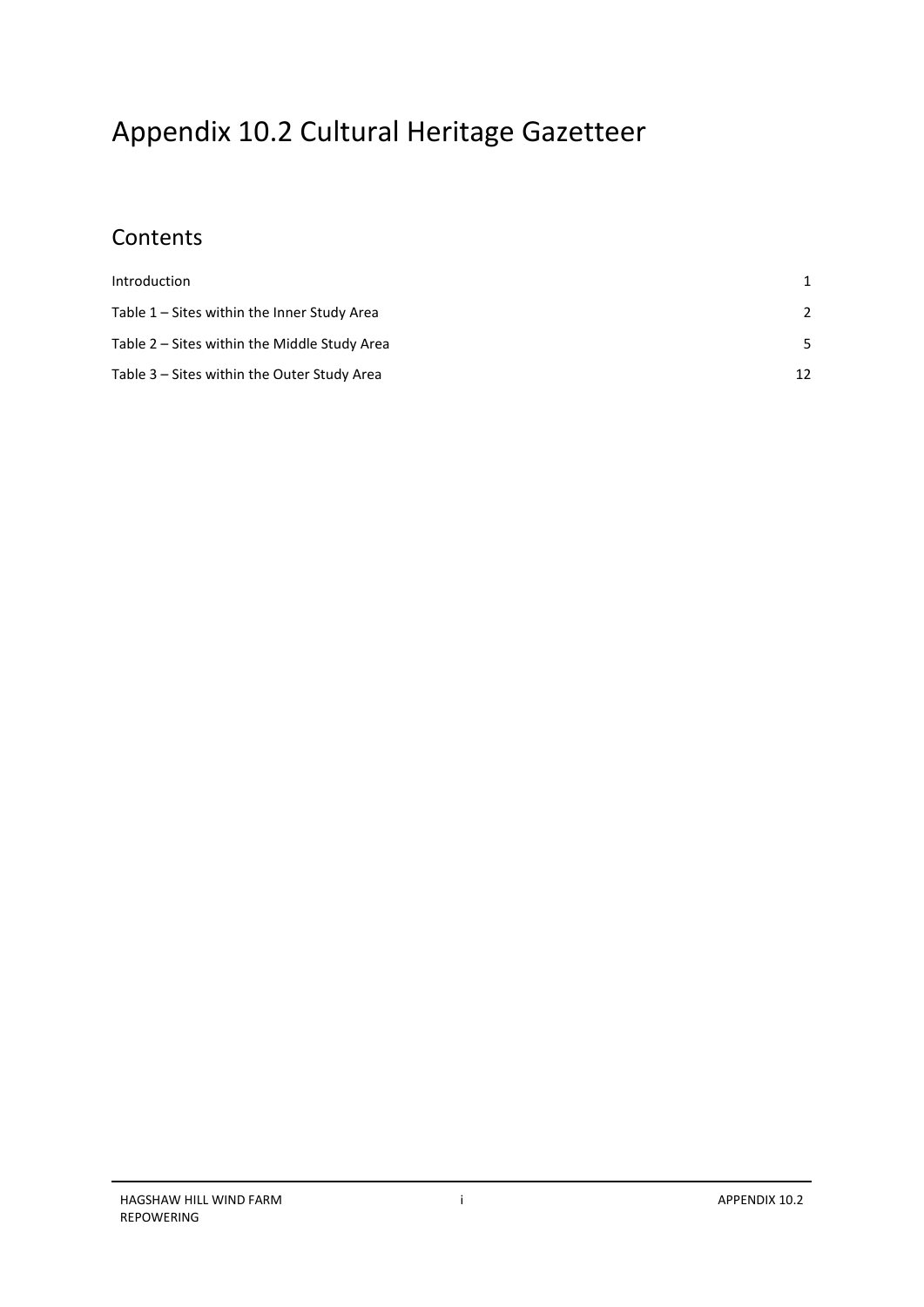This page is intentionally blank.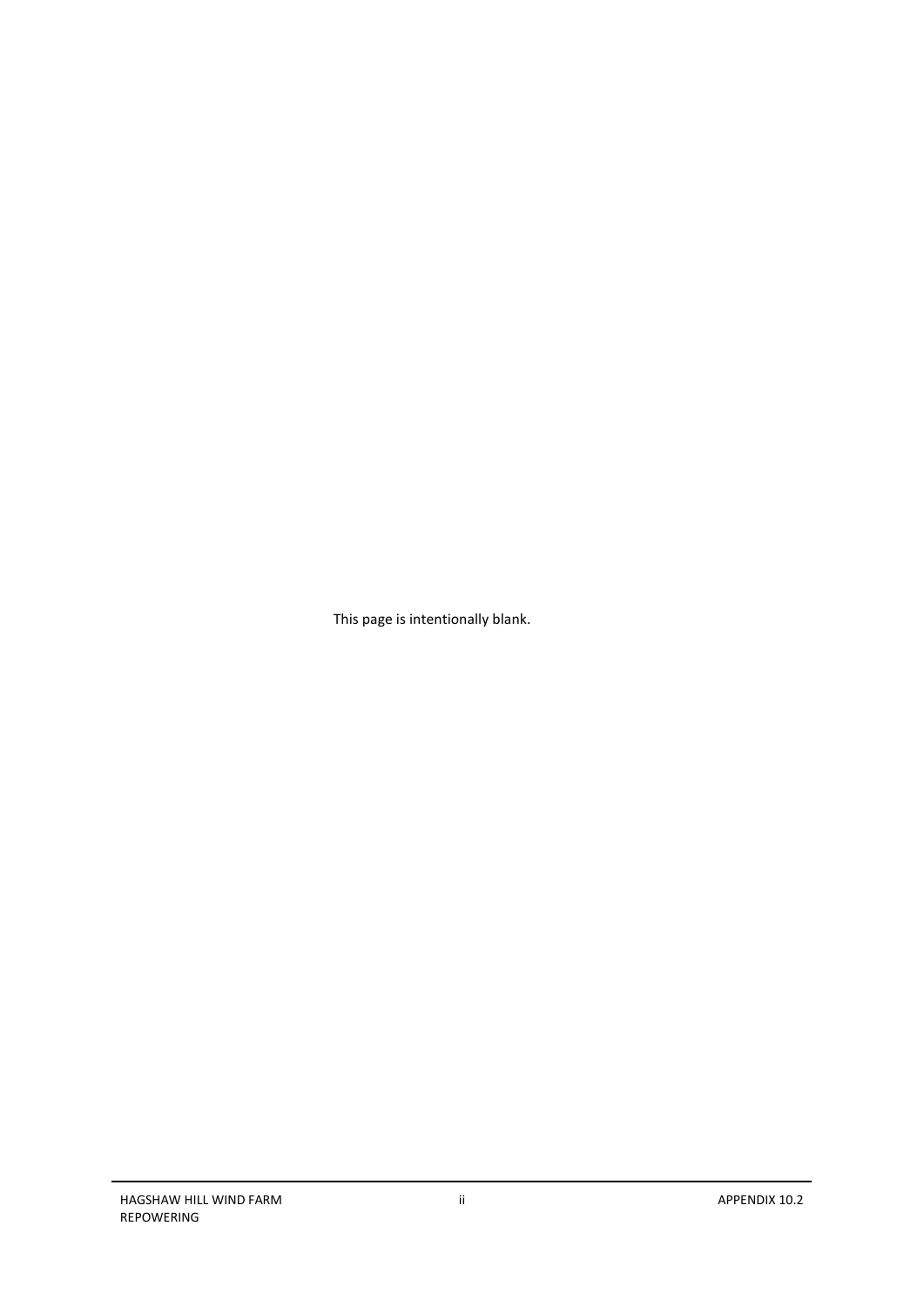## Appendix 10.2 Cultural Heritage Gazetteer

#### <span id="page-2-0"></span>*Introduction*

The Cultural Heritage Gazetteer constitutes a list of all the heritage assets identified during the assessment. It is split into three tables, each corresponding with the study areas identified during the Cultural Heritage Chapter of the EIA Report:

- Table 1: The Inner Study Area;
- Table 2: The Middle Study Area; and
- **Table 3: The Outer Study Area**

The Gazetteer should be used to provide additional information to the Cultural Heritage Chapter of the EIA Report and Appendix 10.1, the Baseline Assessment and should be read in conjunction with Figures 10.1, 10.2 and 10.3.

In Table 1, question marks appear in parenthesis (?). This has two meanings:

- **They are used when sites are newly recorded during the Baseline Assessment and the names** for the site are suggested based on nearest topographical features; and
- **They are used after asset descriptions where the site is newly discovered and the 'type' is** based on professional judgement and is not definitive.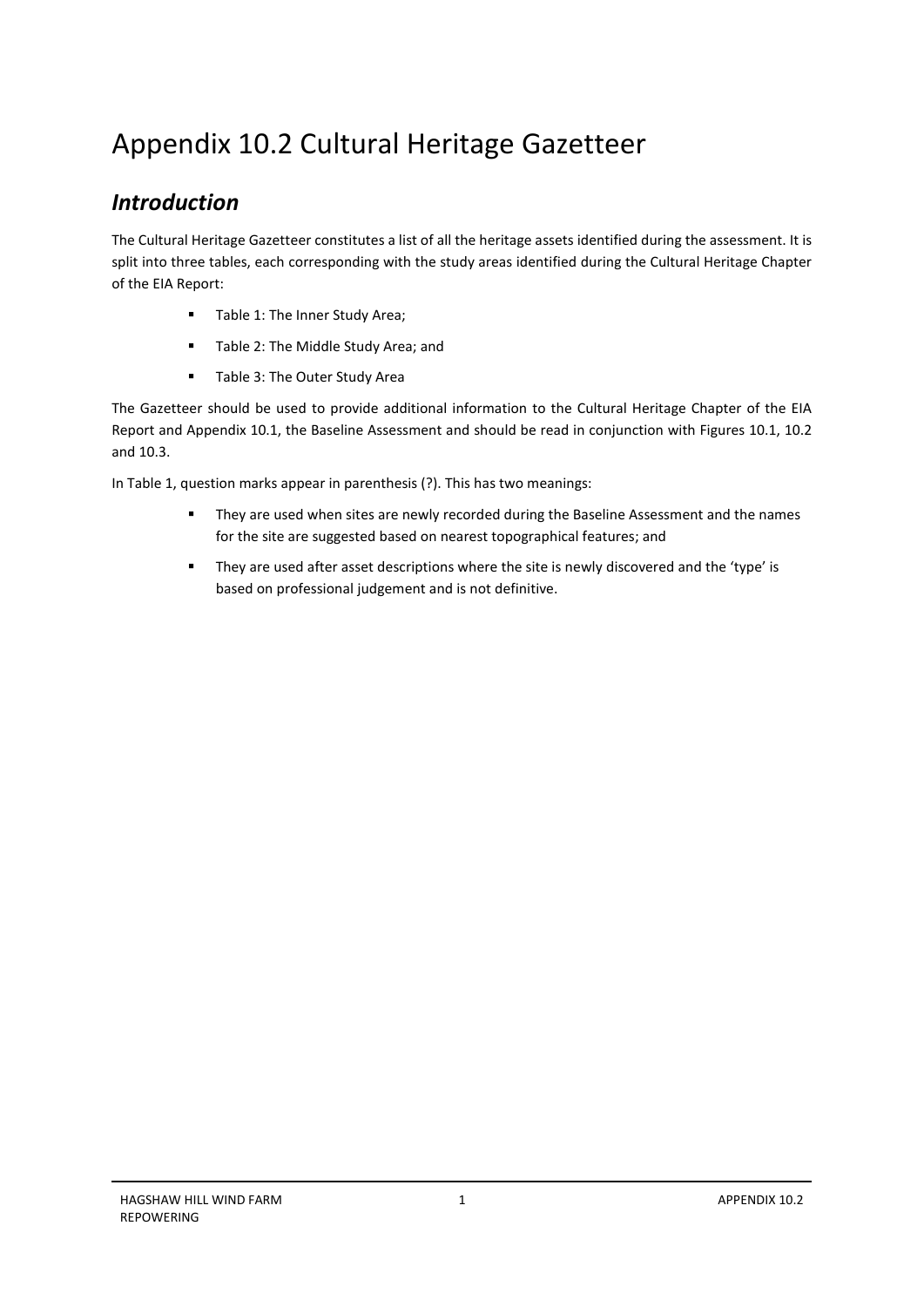s and associated field banks. The five shielings are 1m high. (NS79673 30205) ar. 7m diameter by c.0.40m high. (NS 79699 30190)  $h$  wide and 6m long. (NS 79773 30134) Measures 8m long by 4m wide with height of c.0.20m. ures 7m long by 4m wide, with height of 0.30m. (NS

ised sheepfold c.13m in diameter, with banks c.0.30m

ircular enclosure?

e buildings and two enclosures is shown at or near 747-55. Although the site is not directly named by tlement to the S, and both settlements appear to be blaced between them on the map, and may refer to the oth building complexes.

shown at this location on the mid-nineteenth century on O.S. map, there appears to be one roofed building, mately N-S. What may have been an E-W aligned  $\overline{\text{oofed}}$  building at its N end, and maybe stock f a roughly rectangular enclosure measuring c. 42m 29615, immediately to the W of a burn or small losure. By the time of the 2nd Edition O.S. map of arger trezoidal enclosure measuring approximately wide at its S adjoins the structural complex. On this 5 29780 is marked as "Old Sheep Ree", although it is amed. This would seem to imply that the steading ps is a sheep farm, which supplanted the two undergoes modification of its stock-handling

le with dressed quoins, brick and concrete lintels.

ure on N bank of Windrow Burn. Measures c.19m N-S ately N, running W-E. alkover survey.

tion during the walkover survey. This feature is located

#### <span id="page-3-0"></span>*Table 1 – Sites within the Inner Study Area*

| <b>Asset ID</b>  | Site name                                | <b>Type</b>                                                              | Category                  | $\boldsymbol{X}$                                   | Y                                                  | Located                   | Ref                       | <b>Designation</b> | <b>Sensitivity</b> | <b>Description</b>                                                                                                                                                                                                                                                                                                                                                                                                                                                                                                                                                                                                                                                                                                                                                                                                                                                                                                                                                                                                                                                                                                                                                                       |
|------------------|------------------------------------------|--------------------------------------------------------------------------|---------------------------|----------------------------------------------------|----------------------------------------------------|---------------------------|---------------------------|--------------------|--------------------|------------------------------------------------------------------------------------------------------------------------------------------------------------------------------------------------------------------------------------------------------------------------------------------------------------------------------------------------------------------------------------------------------------------------------------------------------------------------------------------------------------------------------------------------------------------------------------------------------------------------------------------------------------------------------------------------------------------------------------------------------------------------------------------------------------------------------------------------------------------------------------------------------------------------------------------------------------------------------------------------------------------------------------------------------------------------------------------------------------------------------------------------------------------------------------------|
|                  | Within the site boundary                 |                                                                          |                           |                                                    |                                                    |                           |                           |                    |                    |                                                                                                                                                                                                                                                                                                                                                                                                                                                                                                                                                                                                                                                                                                                                                                                                                                                                                                                                                                                                                                                                                                                                                                                          |
| HH01             | Common Hill /<br>Hagshaw Hill            | <b>Shieling Huts</b>                                                     | Archaeological<br>Remains | 279673,<br>279699,<br>279773,<br>279702,<br>279681 | 630205,<br>630190,<br>630134,<br>630150,<br>630145 | NRHE,<br><b>SMR</b>       | ID45567<br><b>SMR9683</b> | N/A                | Low                | A group of at least five collapsed, turf-built shielings a<br>recorded as follows:<br>HH01.A - Irregular mound c.6m diameter and over 1n<br>HH01.B - More complex structure, but not very clear.<br>HH01.C - Rectangular mound, c0.80m high, 3.50m w<br>HH01.D - Rectangular mound with dipped interior. Me<br>(NS 79702 30150)<br>HH01.E - Low rectangle with dipped interior. Measure<br>79681 30145)<br>Located during walkover survey.                                                                                                                                                                                                                                                                                                                                                                                                                                                                                                                                                                                                                                                                                                                                               |
| HH <sub>02</sub> | Smithy Burn /<br>Hagshaw Hill            | Enclosure                                                                | Archaeological<br>Remains | 279020                                             | 629930                                             | NRHE,<br><b>SMR</b>       | ID89298<br>SMR15772       | N/A                | Low                | Very overgrown circular enclosure, probably a disuse<br>high and up to 1m wide.<br>Faint traces of a rectilinear enclosure around the circu<br>Located during walkover survey.                                                                                                                                                                                                                                                                                                                                                                                                                                                                                                                                                                                                                                                                                                                                                                                                                                                                                                                                                                                                           |
| HH03             | Broomerside / High<br><b>Broomerside</b> | Settlement,<br>Farmstead,<br>Fermtoun                                    | Archaeological<br>Remains | 279410                                             | 629620                                             | <b>SMR</b>                | SMR67315                  | N/A                | Low                | A small settlement or steading represented by three b<br>this location on General Roy's Military Survey of 1747<br>Roy's surveyors, the map shows another small settler<br>associated with the name "Broomerside" which is pla<br>lands occupied and farmed by the inhabitants of both<br>The presently ruinous farm of High Broomerside is sh<br>and later Ordnance Survey maps. On the 1st Edition<br>a two-celled 18m x 6.5m structure aligned approxima<br>range of small, interlinked enclosures adjoins the root<br>enclosures. These structures sit at the NE corner of a<br>E-W and c. 38m N-S. A well is shown at NS 79392 29<br>watercourse running through the W side of the enclos<br>around 1900, the well is no longer marked, and a larg<br>100m N-S and c. 92m E-W at its N end and c.63m wi<br>map, a 9m diameter circular enclosure at NS 79555 2<br>shown on the earlier 1st Edition map, it is not so nam<br>shown on the O.S. 1st Edition and subsequent maps<br>settlements shown on Roy's map, and which itself un<br>provisions and enclosures in the later 19th century.<br>Degraded farmstead of cement bonded faced rubble<br>Located during walkover survey. |
| HH04             | Windrow Burn /<br>Hagshaw Hill           | Enclosure, Field<br>Bank, Shieling                                       | Archaeological<br>Remains | 280000                                             | 630050                                             | <b>NRHE</b><br><b>SMR</b> | ID89297<br>SMR15771       | N/A                | Low                | Heavily degraded, low, sub-circular earthen enclosure<br>by 10m W-E. Ephemeral linear bank noted immediate<br>Visible on modern OS maps and located during walk                                                                                                                                                                                                                                                                                                                                                                                                                                                                                                                                                                                                                                                                                                                                                                                                                                                                                                                                                                                                                          |
| HH <sub>05</sub> | Podowrin Burn                            | Field Boundary,<br>Hut, Rig and Furrow                                   | Archaeological<br>Remains | 278450                                             | 629510                                             | <b>SMR</b>                | ID318428                  | N/A                | Low                | Rig and furrow interpreted as medieval.<br>Recorded on aerial images from 8th November 2009.                                                                                                                                                                                                                                                                                                                                                                                                                                                                                                                                                                                                                                                                                                                                                                                                                                                                                                                                                                                                                                                                                             |
| HH06             | Podowrin Burn                            | Enclosure,<br>Farmstead, Field<br>boundary, Rig and<br>Furrow, Sheepfold | Archaeological<br>Remains | 278910                                             | 629400                                             | <b>SMR</b>                | ID318427                  | N/A                | Low                | Rig and furrow interpreted as medieval.<br>Recorded on aerial images from 8th November 2009.<br>A sub-angular enclosure was recorded at this location<br>outwith the Proposed Development boundary                                                                                                                                                                                                                                                                                                                                                                                                                                                                                                                                                                                                                                                                                                                                                                                                                                                                                                                                                                                       |
| HH07             | Smithy Burn                              | Enclosure, Field<br>Boundary, Rig and<br>Furrow, Shieling<br>Huts        | Archaeological<br>Remains | 278918                                             | 629350                                             | <b>SMR</b>                | ID318427                  | N/A                | Low                | Rig and furrow interpreted as medieval.<br>Recorded on aerial images from 8th November 2009.                                                                                                                                                                                                                                                                                                                                                                                                                                                                                                                                                                                                                                                                                                                                                                                                                                                                                                                                                                                                                                                                                             |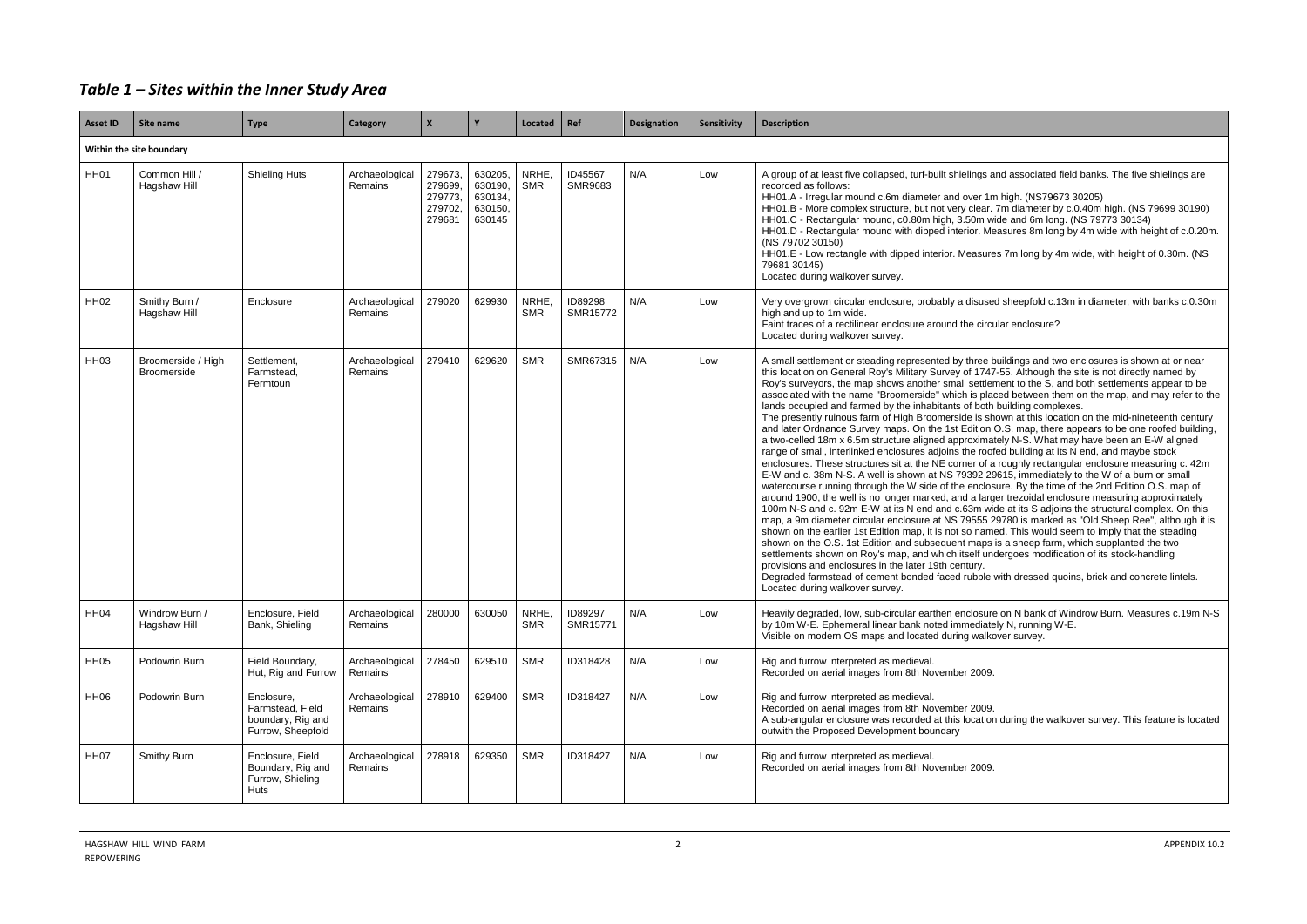ee buildings and an enclosure is shown at or near this 55. The site is not shown on mid-nineteenth century or nother small settlement to the NW, and both  $e$  "Broomerside" which is placed between them on the de site shown by Roy is that of the modern High gy of the sites in the landscape, and their relationship with the watercourses it very site is the same as the later ps until the mid-twentieth century.

banks up to 0.60m high and c.0.80m wide. alkover survey.

rown small to medium stones. Faintly discernible in alkover survey.

2009 alar field stones. Isolated c.3m length up to 1m high, ystone. alkover survey.

c.2m wide, c.0.80m high. Lies to west of a deep<br>dary?

c.2m wide, c.0.30m high. Fairly extensive, marked at

arge ditch c.6m wide to N.

) linear bank HH15. Possibly conjoined to HH17 to by c.0.60m high. No features in interior. survey.

Burd I and thear bank HH15. Possibly conjoined to HH16 to

high. Sharp, clear corners. No features in interior. survey.

d systems to S formed by at least one bank running up to 1.50m high. survey.

ot directly conjoined with) HH18. Two main lestern enclosure is rectilinear, and eastern is less representing earthen structures or shielings. igh, by c.1m wide. survey.

d spread to 1.50m wide. Aligned NW-SE, with a right<br>VNW.

| <b>Asset ID</b> | Site name            | <b>Type</b>                           | Category                  | X                            | Y                            | Located    | <b>Ref</b>          | <b>Designation</b> | Sensitivity | <b>Description</b>                                                                                                                                                                                                                                                                                                                                                                                                                                                                                                                                                     |
|-----------------|----------------------|---------------------------------------|---------------------------|------------------------------|------------------------------|------------|---------------------|--------------------|-------------|------------------------------------------------------------------------------------------------------------------------------------------------------------------------------------------------------------------------------------------------------------------------------------------------------------------------------------------------------------------------------------------------------------------------------------------------------------------------------------------------------------------------------------------------------------------------|
| HH08            | <b>Broomerside</b>   | Farmstead,<br>Settlement              | Archaeological<br>Remains | 280100                       | 629400                       | <b>SMR</b> | <b>SMR</b><br>67316 | N/A                | Low         | A small settlement or steading represented by three buildings and a<br>location on General Roy's Military Survey of 1747-55. The site is no<br>later Ordnance Survey maps. Roy's map shows another small settl<br>settlements appear to be associated with the name "Broomerside"<br>map. Although it is likely that the other Broomerside site shown by<br>Broomerside (see WoSAS PIN 67315), the topology of the sites in<br>with the watercourses makes it very unlikely that this more south-e<br>Low Broomerside, which is not shown on O.S. maps until the mid-t |
| HH09            | Broomerside (?)      | Animal enclosure<br>(?)               | Archaeological<br>Remains | 279474                       | 629778                       | <b>DBA</b> | N/A                 | N/A                | Low         | Circular earthen enclosure of c.14m diameter and banks up to 0.60<br>Visible on modern OS maps and located during walkover survey.                                                                                                                                                                                                                                                                                                                                                                                                                                     |
| <b>HH10</b>     | Broomerside (?)      | Animal enclosure<br>(?)               | Archaeological<br>Remains | 279693                       | 629967                       | <b>DBA</b> | N/A                 | N/A                | Negligible  | Modern timber and corrugated iron, 20th century animal enclosure.<br>Visible on modern OS maps and located during walkover survey.                                                                                                                                                                                                                                                                                                                                                                                                                                     |
| <b>HH11</b>     | Broomerside (?)      | Animal enclosure<br>(?)               | Archaeological<br>Remains | 279731                       | 629963                       | <b>DBA</b> | N/A                 | N/A                | Low         | Heavily degraded, low, circular enclosure of overgrown small to me<br>places and up to two courses in others. 14m diameter.<br>Visible on modern OS maps and located during walkover survey.                                                                                                                                                                                                                                                                                                                                                                           |
| <b>HH12</b>     | Broomerside (?)      | Sheep Shelter                         | Archaeological<br>Remains | 279929                       | 629668                       | <b>DBA</b> | N/A                 | N/A                | Negligible  | Semi-circular sheep shelter of small-medium irregular field stones.<br>but predominantly low of 2-3 surviving courses. Drystone.<br>Visible on modern OS maps and located during walkover survey.                                                                                                                                                                                                                                                                                                                                                                      |
| <b>HH13</b>     | Broomerside Hill (?) | Earthen Bank                          | Archaeological<br>Remains | 279303,<br>279295            | 629888,<br>629942            | <b>DBA</b> | N/A                 | N/A                | Low         | Low N-S aligned linear earthen mound. Spread to c.2m wide, c.0.8<br>drainage cut. Upcast from drain? Relict field boundary?<br>Located during walkover survey.                                                                                                                                                                                                                                                                                                                                                                                                         |
| <b>HH14</b>     | Broomerside Hill (?) | Rig and Furrow                        | Archaeological<br>Remains | 279145                       | 629943                       | <b>DBA</b> | N/A                 | N/A                | Low         | Area of wide rig and furrow. Rig c.4m wide, furrow c.2m wide, c.0.3<br>N extent by distinct ridge or bank.<br>Located during walkover survey.                                                                                                                                                                                                                                                                                                                                                                                                                          |
| <b>HH15</b>     | Smithy Burn (?)      | Linear bank, Head<br>Dyke?            | Archaeological<br>Remains | 279039,<br>278784            | 629760,<br>629583            | <b>DBA</b> | N/A                 | N/A                | Low         | Large linear bank, 3-4m wide, c.1.5m high, with a large ditch c.6m<br>Head dyke? Upcast mound? Relict field system.<br>Located during walkover survey.                                                                                                                                                                                                                                                                                                                                                                                                                 |
| <b>HH16</b>     | Avermarks Hill (?)   | Enclosure, field<br>system            | Archaeological<br>Remains | 278885,<br>278851,<br>278827 | 629681,<br>629708,<br>629678 | <b>DBA</b> | N/A                 | N/A                | Low         | Earthen enclosure created on north side of existing linear bank HH<br>west. Slightly irregular in plan, bank is c.1.2m wide by c.0.60m high<br>Visible on aerial images. Located during walkover survey.                                                                                                                                                                                                                                                                                                                                                               |
| <b>HH17</b>     | Avermarks Hill (?)   | Enclosure, field<br>system            | Archaeological<br>Remains | 278816,<br>278760            | 629665,<br>629612            | <b>DBA</b> | N/A                 | N/A                | Low         | Earthen enclosure created on north side of existing linear bank HH<br>east.<br>Rectilinear in plan, bank is c.1.2m wide by <0.40m high. Sharp, cle<br>Visible on aerial images. Located during walkover survey.                                                                                                                                                                                                                                                                                                                                                        |
| <b>HH18</b>     | Padowrin Burn (?)    | Enclosure, field<br>system            | Archaeological<br>Remains | 278563,<br>278695,<br>278616 | 629615,<br>629533,<br>629534 | <b>DBA</b> | N/A                 | N/A                | Low         | Large earthen bank aligned NW-SE, with relict field systems to S fo<br>perpendicular from HH17. Bank is c.3m wide and up to 1.50m high<br>Visible on aerial images. Located during walkover survey.                                                                                                                                                                                                                                                                                                                                                                    |
| <b>HH19</b>     | Padowrin Burn (?)    | Enclosure, field<br>system, farmstead | Archaeological<br>Remains | 278732,<br>278775,           | 629543,<br>629583,           | <b>DBA</b> | N/A                 | N/A                | Low         | Series of earthen enclosures at eastern end (but not directly conjoi<br>enclosures, slightly staggered from one another. Western enclosur<br>regular, with two small internal enclosure possibly representing ear<br>Banks vary, but are very prominent, up to 0.50m high, by c.1m wid<br>Visible on aerial images. Located during walkover survey.                                                                                                                                                                                                                    |
| <b>HH20</b>     | Padowrin Burn (?)    | Rig and furrow                        | Archaeological<br>Remains | 278853                       | 629524                       | <b>DBA</b> | N/A                 | N/A                | Low         | Area of wide, ephemeral rig and furrow.                                                                                                                                                                                                                                                                                                                                                                                                                                                                                                                                |
| <b>HH21</b>     | High Broomerside (?) | Earthen Bank                          | Archaeological<br>Remains | 279436,<br>279457,<br>279714 | 629576,<br>629538,<br>629565 | <b>DBA</b> | N/A                 | N/A                | Low         | Low, irregular earthen mound 0.30-0.50m high and spread to 1.50r<br>angle, and the main extent subsequently running WNW.<br>Located during walkover survey.                                                                                                                                                                                                                                                                                                                                                                                                            |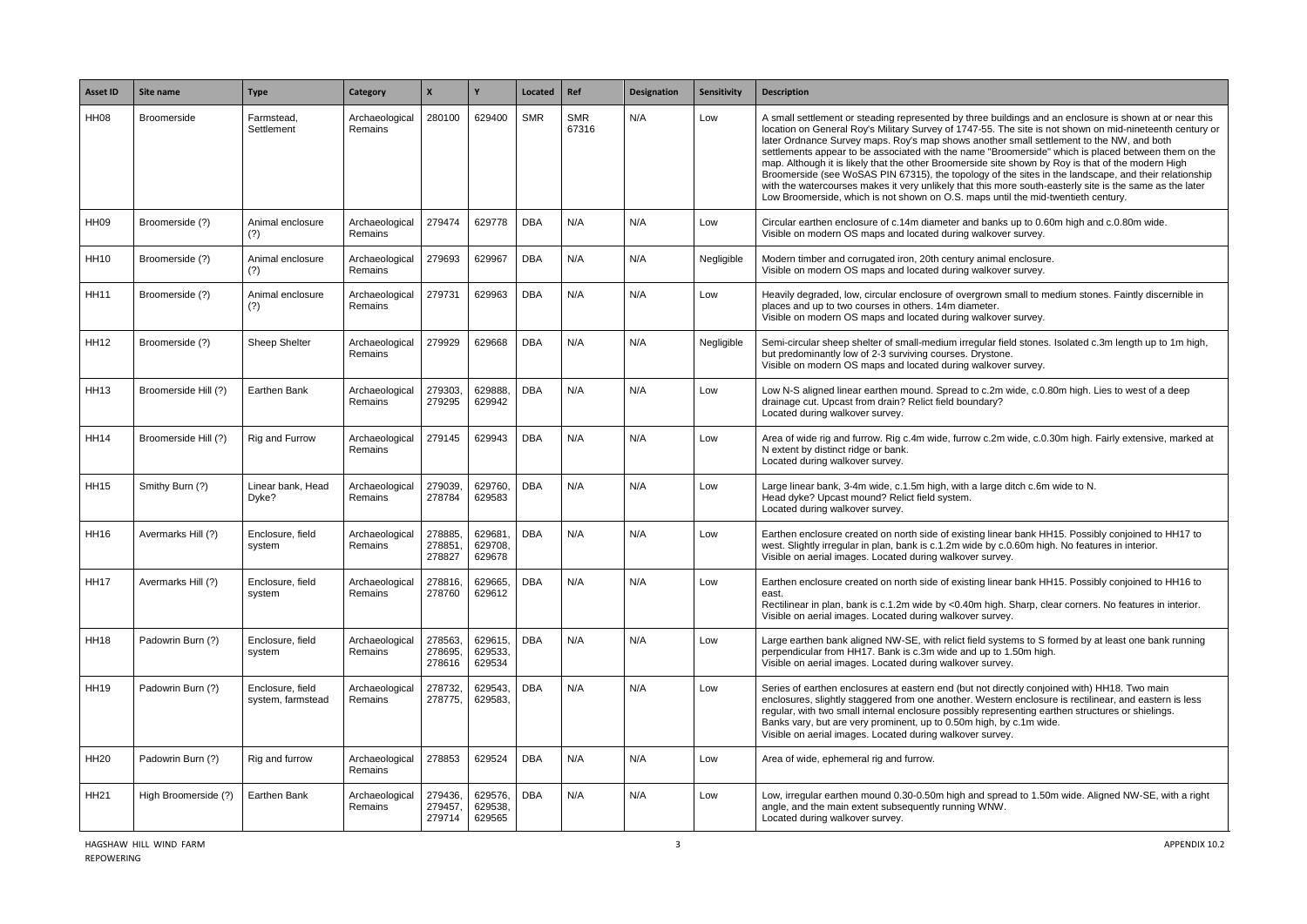75m wide. Aligned c.WSW-ENE. Not entirely clear.

en banks and a noticeable 'compartment' in NW

087 from 1946.

sible on vertical aerial photographs ocated by field survey, and possibly the result of

enclosures, c.73m apart. ad by 0.2m high and measures 16.0m in diameter. A

HE entry but lies outwith the site Study Area. It is nd is 14.8m in diameter. A shallow ditch 1.5m wide lies

t is probable that they are old plantation banks, as they <sup>2</sup>ossibly disused sheepfolds.

aerial photograph (106G/SCOT/UK87, 10 May 46, pssibly the result of differential vegetation growth.

ur buildings and five enclosures named "Windrow" is litary Survey of 1747-55. Roy's map shows the urn than the modern sheepfolds, but this may be a

epresented by three buildings and two enclosures is ence of the Mucks Water (modern Monks Water) and ey of 1747-55. The area of arable or improved land dings and on either bank of the Douglas Water nce the mid-eighteenth century. For this reason, it is f the Roy-period site to the modern farm of Monksfoot, ier settlement's location.

s" or possibly "Over Monks", and represented by what on the S bank of the Podowrin Burn is shown at or of 1747-55. The site is not shown on Ordnance settlement on the S bank of the burn has shifted to farm called "Pyethall" is shown, on the opposite bank shows no settlement at either of these later sites, with the "Broomerside" name are shown to the NW

| <b>Asset ID</b> | Site name                                                 | <b>Type</b>                                   | Category                  | $\mathbf{x}$      | Y                 | Located             | Ref                 | <b>Designation</b> | <b>Sensitivity</b> | <b>Description</b>                                                                                                                                                                                                                                                                                                                                                                                                           |
|-----------------|-----------------------------------------------------------|-----------------------------------------------|---------------------------|-------------------|-------------------|---------------------|---------------------|--------------------|--------------------|------------------------------------------------------------------------------------------------------------------------------------------------------------------------------------------------------------------------------------------------------------------------------------------------------------------------------------------------------------------------------------------------------------------------------|
| <b>HH22</b>     | High Broomerside (?)                                      | Earthen Bank                                  | Archaeological<br>Remains | 279449,<br>279542 | 629706,<br>629724 | <b>DBA</b>          | N/A                 | N/A                | Low                | Low earthen bank c.0.30m high and spread to c.0.7<br>May be upcast from drainage ditch.<br>Located during walkover survey.                                                                                                                                                                                                                                                                                                   |
| <b>HH23</b>     | Broomerside (?)                                           | Enclosure with<br>internal<br>compartment (?) | Archaeological<br>Remains | 279748            | 629895            | <b>DBA</b>          | N/A                 | N/A                | Low                | Small enclosure aligned W-E with prominent earthe<br>corner.<br>Recorded on Frame 3260, Sortie 106G/Scot/UK/00<br>Not located during walkover survey.                                                                                                                                                                                                                                                                        |
|                 | Outwith the Proposed Development boundary, but within 1km |                                               |                           |                   |                   |                     |                     |                    |                    |                                                                                                                                                                                                                                                                                                                                                                                                                              |
| <b>HH24</b>     | Henry's Hill /<br>Hagshaw Hill                            | Cropmark                                      | Archaeological<br>Remains | 279650            | 631150            | NRHE,<br><b>SMR</b> | ID89284<br>SMR15765 | N/A                | Low                | Rectangular trace c 70m long E-W by 50m wide vis<br>(106G/SCOT/UK87, 10 May 46, frame 4069); not lo<br>differential vegetation growth.                                                                                                                                                                                                                                                                                       |
| <b>HH25</b>     | Rob's Hill                                                | Enclosures                                    | Archaeological<br>Remains | 281340<br>281280  | 630290<br>630250  | NRHE,<br><b>SMR</b> | ID46526<br>SMR10150 | N/A                | Low                | On the south slopes of Rob's Hill, are two circular e<br>The SW enclosure consists of a turf bank 2.0m broa<br>shallow ditch 2.0m wide surrounds the enclosure.<br>The second enclosure is covered by the same NRH<br>formed by a turf bank, 2.0m broad by 0.3m high and<br>round the outside of the enclosure.<br>The purpose of these enclosures is uncertain but it<br>contain tree stumps regularly placed round them. P |
| <b>HH26</b>     | Rob's Hill / Hagshaw<br>hill                              | Cropmark                                      | Archaeological<br>Remains | 281440            | 630700            | NRHE,<br><b>SMR</b> | ID89286<br>SMR15767 | N/A                | Low                | Annular trace c 20m in diameter visible on vertical a<br>frame 4071); not located by field inspection, and po                                                                                                                                                                                                                                                                                                                |
| <b>HH27</b>     | Windrow                                                   | Farmstead,<br>Settlement                      | Archaeological<br>Remains | 280660            | 629520            | <b>SMR</b>          | <b>SMR</b><br>17303 | N/A                | Low                | A settlement or steading represented by at least for<br>shown at or near this location on General Roy's Mil<br>complex of features rather further away from the bu<br>conventional factor for cartographic clarity.                                                                                                                                                                                                          |
| <b>HH28</b>     | Mucksfoot, Monksfoot                                      | Farmstead,<br>Settlement                      | Archaeological<br>Remains | 278670            | 628460            | <b>SMR</b>          | SM 67317            | N/A                | Low                | A settlement or steading named "Mucksfoot" and re<br>shown at or near this location to the N of the conflu-<br>the Douglas Water on General Roy's Military Surve<br>indicated by Roy's surveyors to N and S of the build<br>suggests that the course of the river has altered sin<br>not possible to accurately gauge the relationship of<br>which may lie some distance to the NW of the earlie                             |
| <b>HH29</b>     | Overmucks /<br>Overmonks                                  | Farmstead,<br>Settlement                      | Archaeological<br>Remains | 279000            | 629100            | <b>SMR</b>          | SMR<br>67314        | N/A                | Low                | A small settlement or steading named "Over Mucks<br>appears to be three buildings and two enclosures o<br>near this location on General Roy's Military Survey<br>Survey maps, on the 1st Edition of which (c. 1857)<br>near the pronounced E bend in the burn, where a fa<br>to the modern Low Broomerside farm. Roy's map s<br>although two sites which appear to be associated w                                           |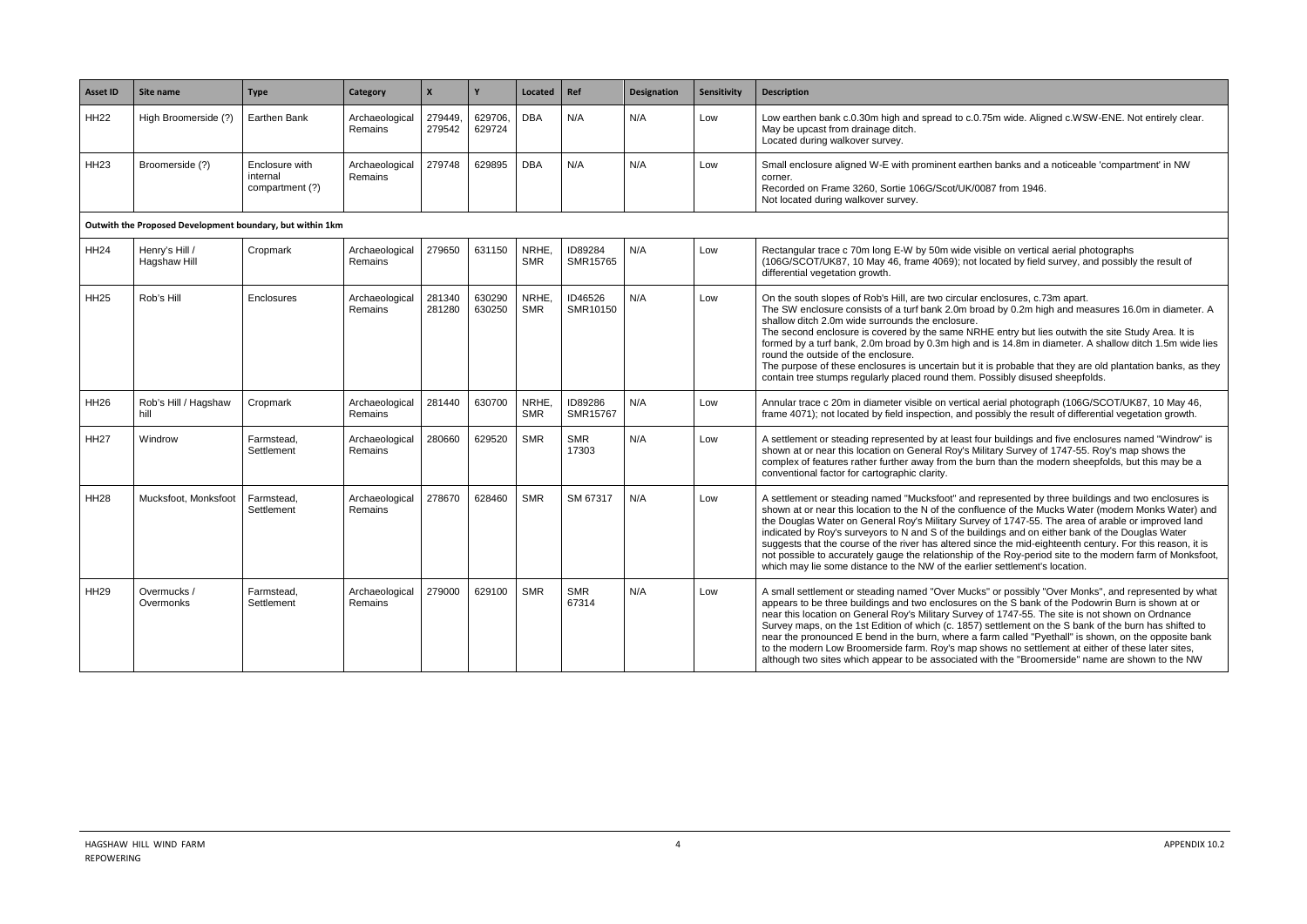<span id="page-6-0"></span>

| <b>Asset ID</b> | Site name                                                      | <b>Category</b>                  | X      | Υ      | Located    | <b>Ref</b> | <b>Designation</b>                      | <b>Sensitivity</b> | <b>Description</b>                                                                                                                                                                                                                    |
|-----------------|----------------------------------------------------------------|----------------------------------|--------|--------|------------|------------|-----------------------------------------|--------------------|---------------------------------------------------------------------------------------------------------------------------------------------------------------------------------------------------------------------------------------|
| <b>HH101</b>    | Glenbuck<br><b>Ironworks</b>                                   | Archaeological<br><b>Remains</b> | 275058 | 629426 | <b>HES</b> | SM2931     | Scheduled<br>Monument                   | High               | Late 18th and early 19th century ironworks.<br>Much of the remains are buried beneath earth<br>and rubble, but footings of buildings, bell pits,<br>spoil heaps and trackways survive.                                                |
| HH102           | St Bride's<br>Church,<br>Douglas                               | <b>Built Heritage</b>            | 283595 | 630960 | <b>HES</b> | SM90265    | Scheduled<br>Monument                   | High               | A church with origins in the 14th century,<br>although some of the ruins may be later. The<br>church is associated with the Douglas family,<br>a number of whom are buried in tombs, still<br>preserved inside.                       |
| HH103           | St Bride's<br>Chapel                                           | <b>Built Heritage</b>            | 283601 | 630967 | <b>HES</b> | LB1490     | Category A<br>Listed<br><b>Building</b> | High               | Choir and ruined south aisle of late 14th<br>century Gothic Church. The Church is<br>associated with the Douglas family, a number<br>of whom are buried within wall tombs, still<br>preserved inside.                                 |
| <b>HH104</b>    | Douglas, Earl<br>of Angus<br>Monument                          | <b>Built Heritage</b>            | 283467 | 630955 | <b>HES</b> | LB1457     | Category A<br>Listed<br><b>Building</b> | High               | A bronze statue of James, Earl of Angus<br>erected in 1892 commemorating the 200th<br>anniversary of the raising of the Cameronian<br>regiment.                                                                                       |
| <b>HH105</b>    | Douglas                                                        | <b>Built Heritage</b>            | 283634 | 630902 | <b>HES</b> | N/A        | Conservation<br>Area                    | Medium             | Conservation area centred on the heart of<br>medieval Douglas. This Conservation Area<br>encompasses a number of other Designated<br>sites within Douglas. These are recorded<br>under the same asset ID as the Conservation<br>area. |
| HH105.01        | Douglas, Bells'<br>Wynd, St<br>Sophia's<br>Episcopal<br>Church | <b>Built Heritage</b>            | 283553 | 630961 | <b>HES</b> | LB1454     | Category B<br>Listed<br><b>Building</b> | Medium             | 2 storey, 4 bay rubble building dated to 1706.<br>Building within the wider village of Douglas<br>and the Conservation Area.                                                                                                          |
| HH105.02        | Douglas, Sun<br>Inn, 74 Main<br><b>Street</b>                  | <b>Built Heritage</b>            | 283608 | 630918 | <b>HES</b> | LB1487     | Category B<br>Listed<br><b>Building</b> | Medium             | Structure dated to 1621, with crow stepped<br>gables, 3 storeys and 4 bays.<br>Building within the wider village of Douglas<br>and the Conservation Area.                                                                             |

## *Table 2 – Sites within the Middle Study Area*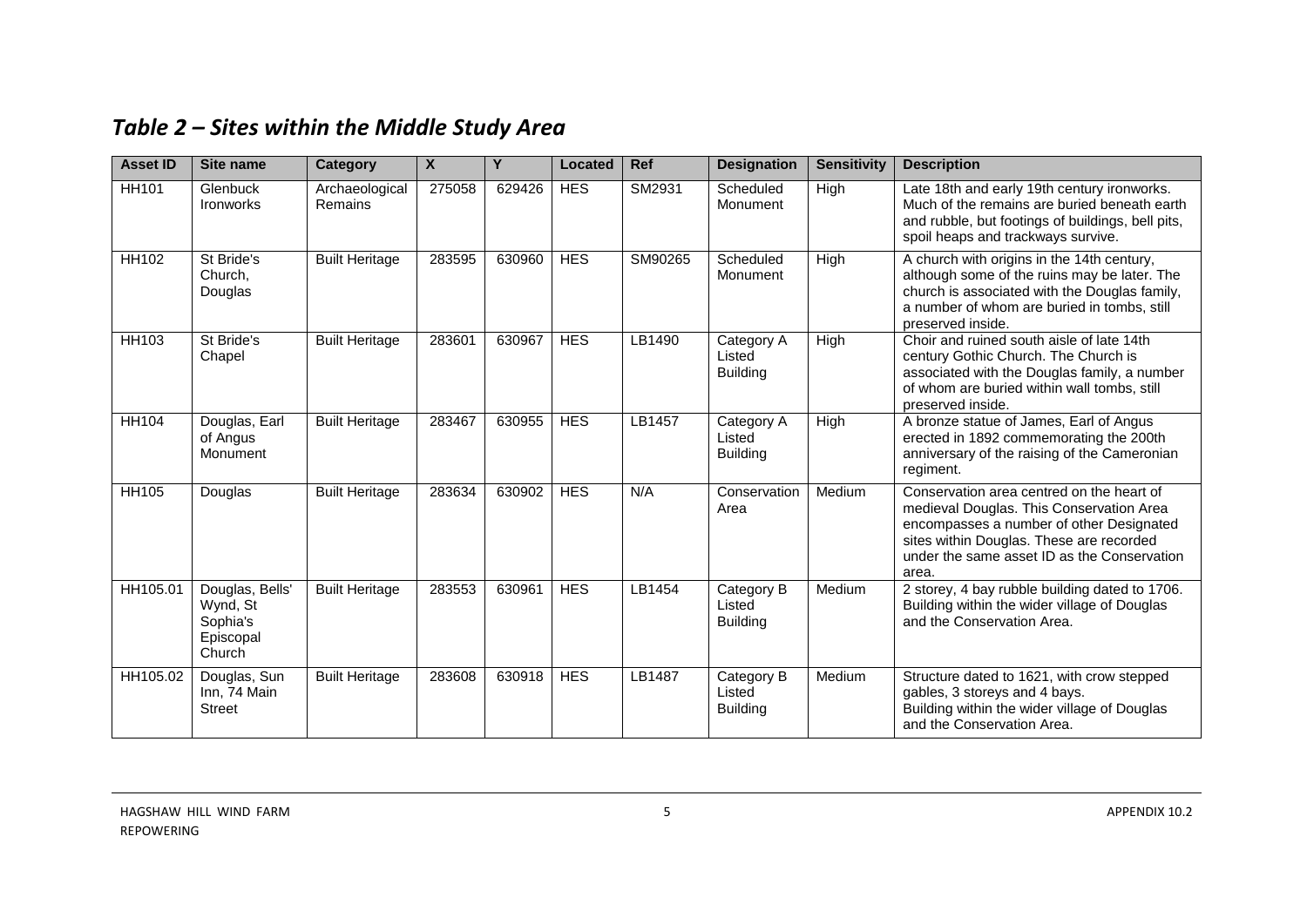| <b>Asset ID</b> | Site name                                            | <b>Category</b>                  | $\overline{\mathbf{X}}$ | Y      | Located    | Ref     | <b>Designation</b>                      | <b>Sensitivity</b> | <b>Description</b>                                                                                                                                                                |
|-----------------|------------------------------------------------------|----------------------------------|-------------------------|--------|------------|---------|-----------------------------------------|--------------------|-----------------------------------------------------------------------------------------------------------------------------------------------------------------------------------|
| HH105.03        | Douglas, Parish<br>Church                            | <b>Built Heritage</b>            | 283760                  | 630967 | <b>HES</b> | LB1456  | Category B<br>Listed<br><b>Building</b> | Medium             | Church originally built in 1781 but altered in<br>the early 19th century and again in 1868.<br>Building within the wider village of Douglas<br>and the Conservation Area.         |
| HH105.04        | Douglas, 38<br>Ayr Road                              | <b>Built Heritage</b>            | 283766                  | 630855 | <b>HES</b> | LB1452  | Category B<br>Listed<br><b>Building</b> | Medium             | Mid 19th century, 3 bay classical house.<br>Building within the wider village of Douglas<br>and the Conservation Area.                                                            |
| HH105.05        | Douglas Arms<br>Hotel                                | <b>Built Heritage</b>            | 283527                  | 630679 | <b>HES</b> | LB1453  | Category B<br>Listed<br><b>Building</b> | Medium             | 19th century, 2 storey, 3 bay hotel.<br>Building within the wider village of Douglas<br>and the Conservation Area.                                                                |
| HH106           | Douglas,<br>Mansefield                               | <b>Built Heritage</b>            | 283629                  | 630540 | <b>HES</b> | LB1489  | Category B<br>Listed<br><b>Building</b> | Medium             | 19th century, 2 storey, 3 bay house.<br>Building within the wider village of Douglas.                                                                                             |
| <b>HH107</b>    | Douglas,<br>Springhill                               | <b>Built Heritage</b>            | 283470                  | 630431 | <b>HES</b> | LB1451  | Category B<br>Listed<br><b>Building</b> | Medium             | 19th century, 2 storey, 3 bay house.<br>Building within the wider village of Douglas.                                                                                             |
| <b>HH108</b>    | New Mains,<br>Douglas                                | <b>Built Heritage</b>            | 284806                  | 631396 | <b>HES</b> | LB1496  | Category B<br>Listed<br><b>Building</b> | Medium             | Estate complex dated to 1838.                                                                                                                                                     |
| HH109           | Statue of a<br>Highlander,<br>West Toun,<br>Coalburn | <b>Built Heritage</b>            | 282800                  | 633800 | <b>HES</b> | LB13402 | Category B<br>Listed<br><b>Building</b> | Medium             | Stone sculpture of Colonel Robertson of<br>Hallcraig by Robert Forrest dated to c.1815<br>and moved to this site in 1929.                                                         |
| <b>HH110</b>    | Craighead Mill,<br>Lesmahagow                        | Archaeological<br>Remains        | 281582                  | 640711 | <b>HES</b> | SM3907  | Scheduled<br>Monument                   | High               | Water-powered corn mill in use until 1974, but<br>subsequently gutted by fire. Main fabric was<br>thought to be late 18th century, but with older<br>elements.                    |
| <b>HH111</b>    | Thorril Castle,<br><b>Bastle House</b>               | Archaeological<br>Remains        | 286460                  | 630985 | <b>HES</b> | SM5425  | Scheduled<br>Monument                   | High               | Remains of a group of 16th or early 17th<br>century farm buildings. The site can be<br>separated into three separate buildings and is<br>recorded in the Old Statistical Account. |
| <b>HH112</b>    | Wildshaw Hill,<br>cairn                              | Archaeological<br>Remains        | 289620                  | 628503 | <b>HES</b> | SM4511  | Scheduled<br>Monument                   | High               | Grass-covered cairn measuring 10.7m<br>diameter and 1m high, with a depression in<br>the centre where stones were removed<br>Extensive views to the east and west.                |
| <b>HH113</b>    | Thirstone,<br>Stone Circle                           | Archaeological<br><b>Remains</b> | 288223                  | 627154 | <b>HES</b> | SM5094  | Scheduled<br>Monument                   | High               | A stone circle of 13 stones, with at least a<br>further 10 located below the peat and a<br>possible outlier c.10m to the north of the circle.                                     |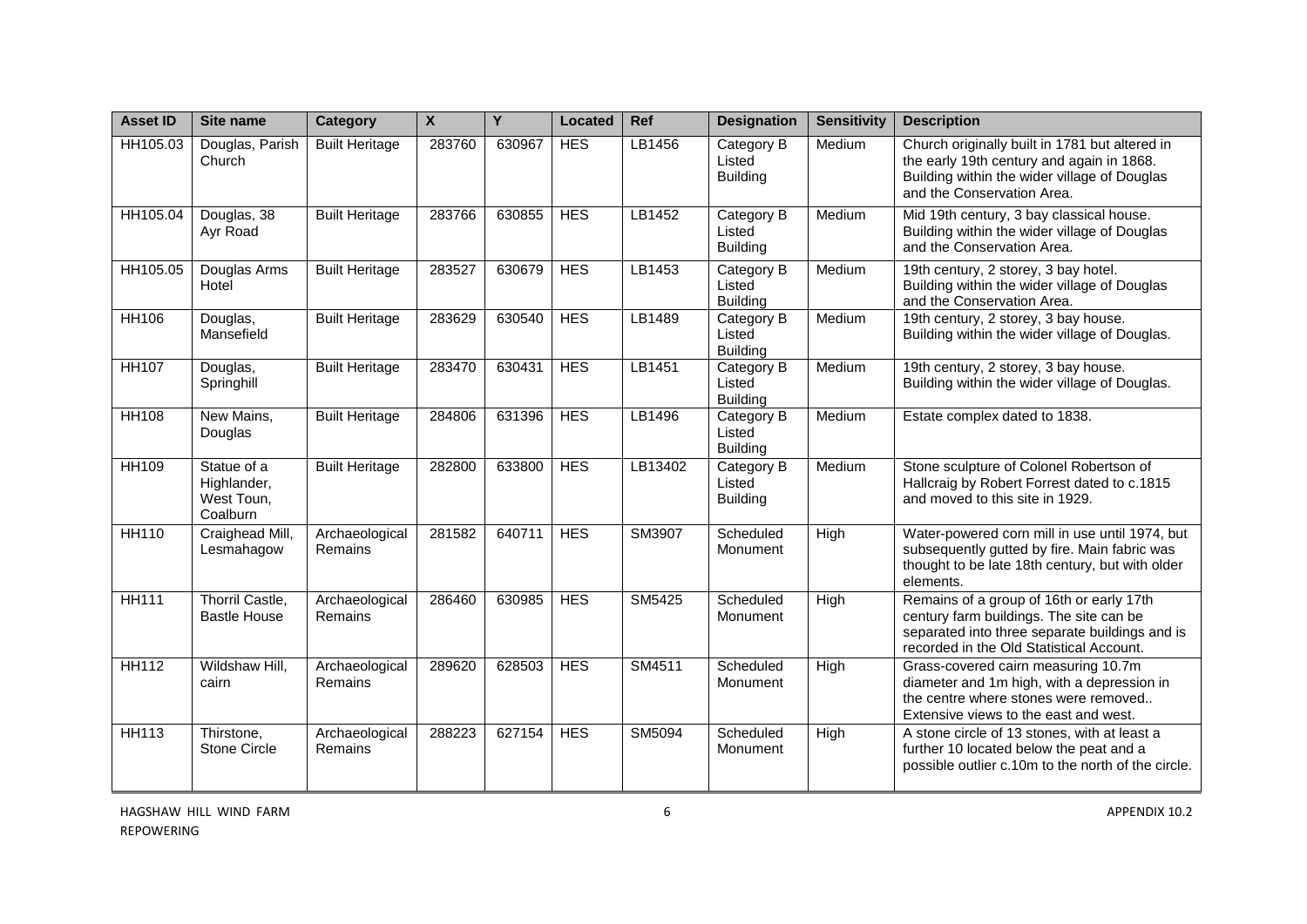| <b>Asset ID</b> | Site name                                    | Category                  | X      | Y      | Located    | Ref    | <b>Designation</b>                      | <b>Sensitivity</b> | <b>Description</b>                                                                                                                                                                                                                                                                                                                                                        |
|-----------------|----------------------------------------------|---------------------------|--------|--------|------------|--------|-----------------------------------------|--------------------|---------------------------------------------------------------------------------------------------------------------------------------------------------------------------------------------------------------------------------------------------------------------------------------------------------------------------------------------------------------------------|
| <b>HH114</b>    | Auchensaugh<br>Hill, cairn                   | Archaeological<br>Remains | 285336 | 627196 | <b>HES</b> | SM4234 | Scheduled<br>Monument                   | High               | A cairn measuring 20m diameter, by 1.6m<br>high, considerably damaged by stone robbing<br>with a large slab in the centre indicating a<br>disturbed cist.                                                                                                                                                                                                                 |
| <b>HH115</b>    | Cairn Kinny,<br>cairn                        | Archaeological<br>Remains | 278462 | 621427 | <b>HES</b> | SM4275 | Scheduled<br>Monument                   | High               | A cairn measuring 12m diameter, by 1.5m<br>high, with the centre of the cairn dug away by<br>robbing.                                                                                                                                                                                                                                                                     |
| <b>HH116</b>    | Cairn Table,<br>cairns                       | Archaeological<br>Remains | 272451 | 624233 | <b>HES</b> | SM4631 | Scheduled<br>Monument                   | High               | Two burial cairns of the Late Neolithic/Early<br>Bronze Age.<br>Western measures 12m diameter and 1m high<br>and has been heavily robbed.<br>Eastern measures 16m diameter and 3.50m<br>high with evidence for disturbance.                                                                                                                                               |
| <b>HH117</b>    | Muirkirk, tar<br>works, mines                | Archaeological<br>Remains | 269303 | 625531 | <b>HES</b> | SM6640 | Scheduled<br>Monument                   | High               | Elements of Muirkirk's Industrial heritage,<br>including:<br>- The remains of the tar works established in<br>1786, comprising foundations of 34 tar kilns<br>and a still-house.<br>- Coal mines west of the tar works, comprising<br>bell pits, spoil heaps and horse engine<br>platforms.<br>- Large limestone quarry connecting to a<br>network of tram and trackways. |
| <b>HH118</b>    | Lesmahagow                                   | <b>Built Heritage</b>     | 281408 | 639835 | <b>HES</b> | N/A    | Conservation<br>Area                    | Medium             | Conservation Area centred on Lesmahagow.<br>This Conservation Area also encompasses a<br>number of other sites within Lesmahagow.<br>These are recorded under the same asset ID<br>as the Conservation area.                                                                                                                                                              |
| HH118.01        | Old<br>Lesmahagow<br>Church and<br>Graveyard | <b>Built Heritage</b>     | 281408 | 639873 | <b>HES</b> | LB7675 | Category B<br>Listed<br><b>Building</b> | Medium             | Building within the wider village of<br>Lesmahagow and the Conservation Area.                                                                                                                                                                                                                                                                                             |
| HH118.02        | 15 Bereholm,<br>Lesmahagow                   | <b>Built Heritage</b>     | 281426 | 639782 | <b>HES</b> | LB7696 | Category B<br>Listed<br><b>Building</b> | Medium             | Building within the wider village of<br>Lesmahagow and the Conservation Area.                                                                                                                                                                                                                                                                                             |
| <b>HH119</b>    | <b>Birkhill</b><br>including Stable<br>Wing  | <b>Built Heritage</b>     | 283859 | 635602 | <b>HES</b> | LB7692 | Category B<br>Listed<br><b>Building</b> | Medium             | Dated 1692 over door, but core likely dates to<br>18th - 19th centuries.                                                                                                                                                                                                                                                                                                  |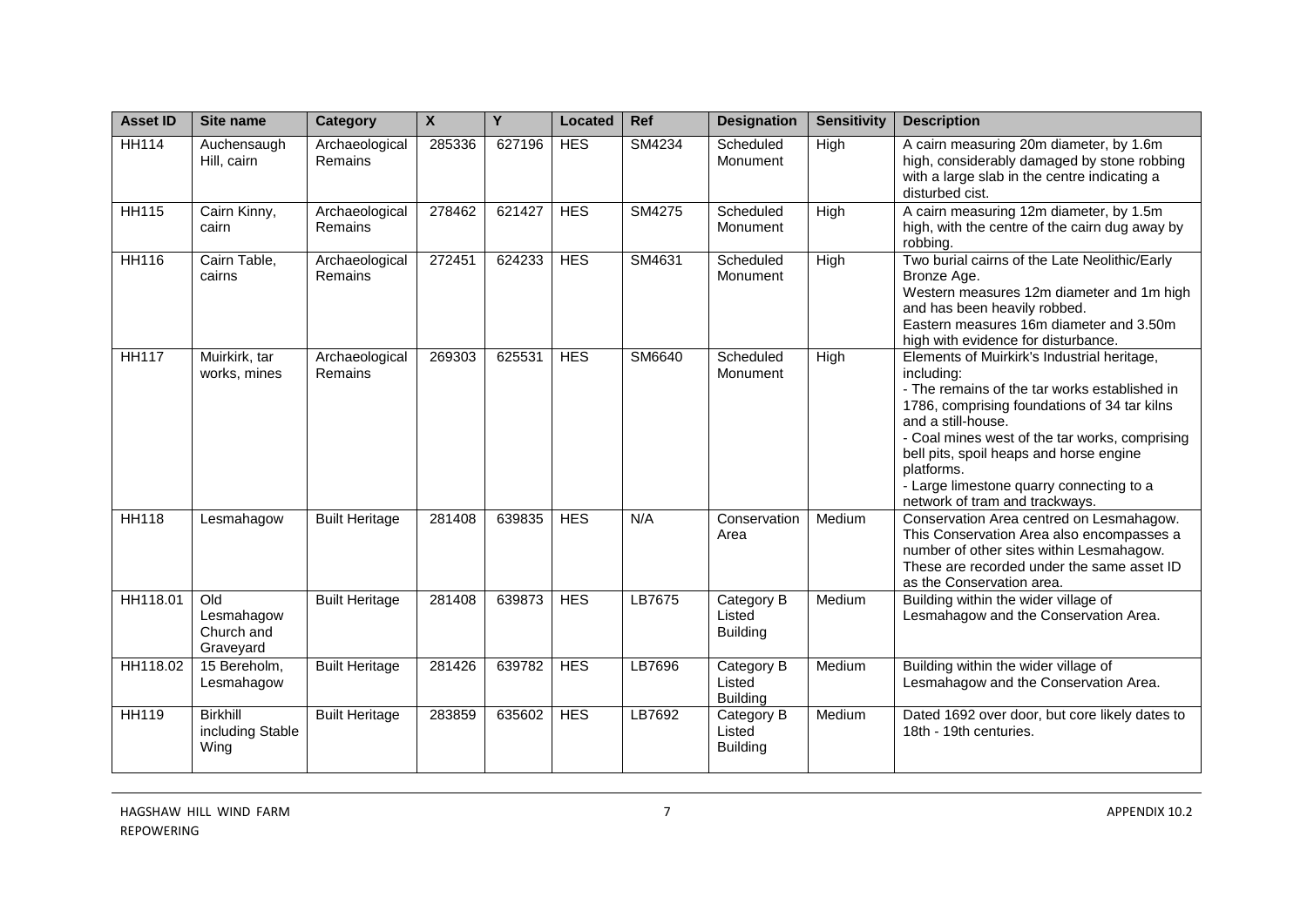| <b>Asset ID</b> | Site name                                                  | Category              | $\overline{\mathbf{X}}$ | Y      | Located    | Ref     | <b>Designation</b>                      | <b>Sensitivity</b> | <b>Description</b>                                                                                                                                                                                                                                                                                                |
|-----------------|------------------------------------------------------------|-----------------------|-------------------------|--------|------------|---------|-----------------------------------------|--------------------|-------------------------------------------------------------------------------------------------------------------------------------------------------------------------------------------------------------------------------------------------------------------------------------------------------------------|
| <b>HH120</b>    | Old Poneil<br><b>Bridge</b>                                | <b>Built Heritage</b> | 285303                  | 635188 | <b>HES</b> | LB1497  | Category B<br>Listed<br><b>Building</b> | Medium             | Early 19th century single segmental-span<br>bridge.                                                                                                                                                                                                                                                               |
| <b>HH121</b>    | <b>Folkerton Mill</b>                                      | <b>Built Heritage</b> | 285704                  | 635909 | <b>HES</b> | LB7695  | Category B<br>Listed<br><b>Building</b> | Medium             | Early 19th century mill still in use. Likely<br>constructed on the site of an older mill.                                                                                                                                                                                                                         |
| <b>HH122</b>    | Wolfcrooks<br><b>Bridge</b>                                | <b>Built Heritage</b> | 286586                  | 636109 | <b>HES</b> | LB1464  | Category B<br>Listed<br><b>Building</b> | Medium             | Dated 1826. Single-span segmental-arched<br>rubble bridge over Poneil water, with smaller<br>flood-relieving arch to north.                                                                                                                                                                                       |
| <b>HH123</b>    | Happendon<br>Lodge                                         | <b>Built Heritage</b> | 285262                  | 633591 | <b>HES</b> | LB1494  | Category B<br>Listed<br><b>Building</b> | Medium             | Lodge dated to 1851 and built by architect<br>William Burn.                                                                                                                                                                                                                                                       |
| <b>HH124</b>    | Uddington<br>Village,<br>Konisberg                         | <b>Built Heritage</b> | 286300                  | 633300 | <b>HES</b> | LB1463  | Category B<br>Listed<br><b>Building</b> | Medium             | Mid 19th century single storey cottage.                                                                                                                                                                                                                                                                           |
| <b>HH125</b>    | <b>Castle Mains</b>                                        | <b>Built Heritage</b> | 286025                  | 632720 | <b>HES</b> | LB1448  | Category B<br>Listed<br><b>Building</b> | Medium             | Mid 18th century, 2 storey and attic 3-bay<br>coursed rubble house.                                                                                                                                                                                                                                               |
| <b>HH126</b>    | Crawfordjohn<br>Parish Church<br>and<br>Churchyard         | <b>Built Heritage</b> | 288016                  | 62313  | <b>HES</b> | LB655   | Category B<br>Listed<br><b>Building</b> | Medium             | Church dated 1817, incorporating earlier<br>fragments; interior recast.                                                                                                                                                                                                                                           |
| <b>HH127</b>    | <b>Muirkirk</b><br>Institute,<br>Furnace Road,<br>Muirkirk | <b>Built Heritage</b> | 269581                  | 626434 | <b>HES</b> | LB47421 | Category B<br>Listed<br><b>Building</b> | Medium             | 1904. Single storey, 5-bay former Kaimes<br>Ironworks Institute. Tooled squared and<br>snecked red sandstone polished ashlar to<br>margins.                                                                                                                                                                       |
| <b>HH128</b>    | Muirkirk Old<br>Parish Church                              | <b>Built Heritage</b> | 270042                  | 627743 | <b>HES</b> | LB14380 | Category B<br>Listed<br><b>Building</b> | Medium             | Church of 1812 by William Stark, architect -<br>Has a squat crenellated tower, thin broad<br>buttresses, and small windows, giving it a<br>crouching fortified appearance.                                                                                                                                        |
| <b>HH129</b>    | Auchengilloch<br>Monument                                  | <b>Built Heritage</b> | 271446                  | 635764 | <b>HES</b> | LB1279  | Category B<br>Listed<br><b>Building</b> | Medium             | Erected 1834. Square-plan polished ashlar,<br>corniced pedestal on stepped plinth. Capping<br>stone curves to square base of pyramidal cap.<br>Inscribed on north west and south east faces,<br>with modern bronze plaques recessed bearing<br>same inscriptions. Enclosed by fleur-de-lis<br>cast iron railings. |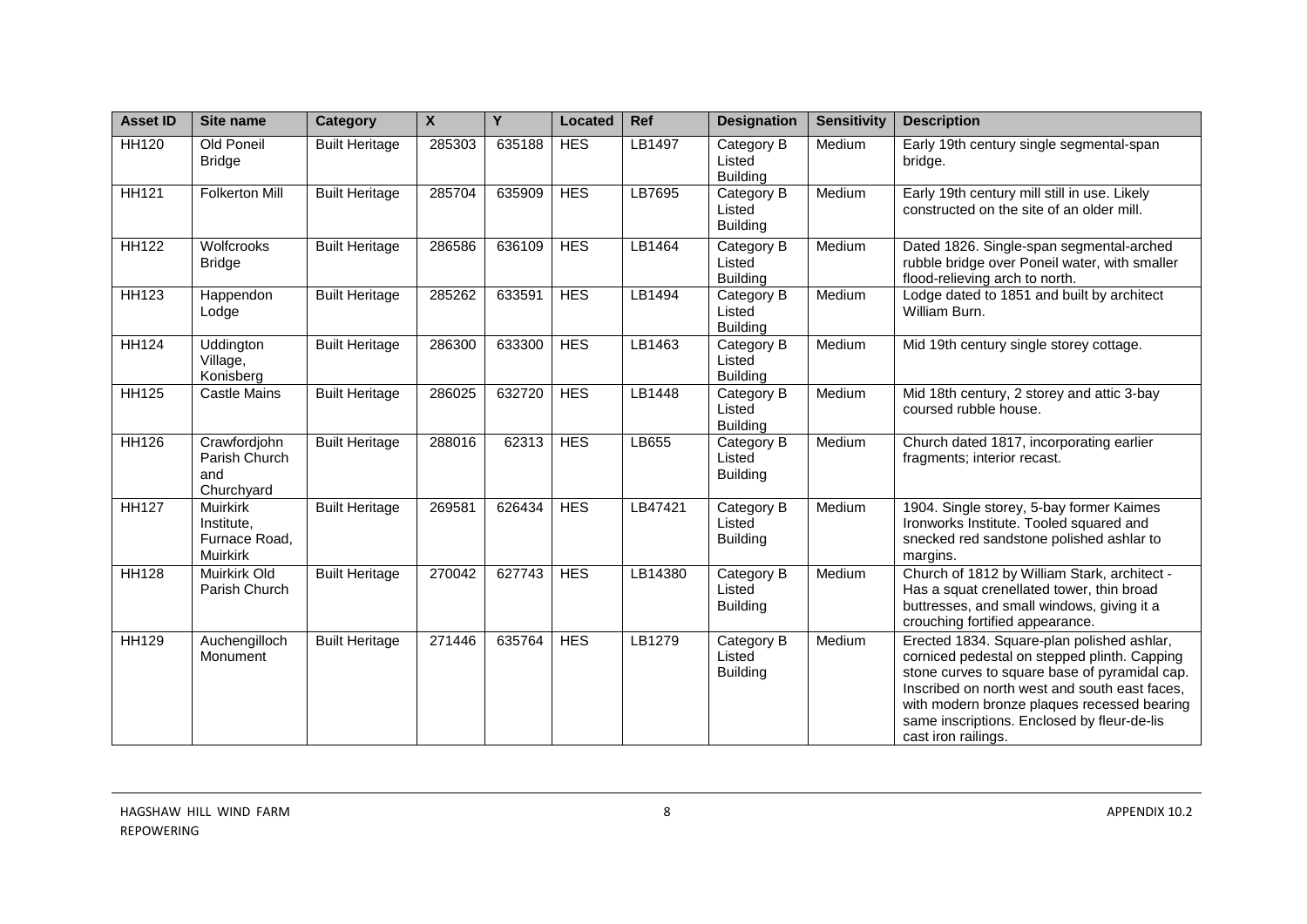| <b>Asset ID</b> | Site name                                           | Category              | $\overline{\mathbf{X}}$ | Y      | Located    | Ref     | <b>Designation</b>                      | <b>Sensitivity</b> | <b>Description</b>                                                                                                                                                                                                                     |
|-----------------|-----------------------------------------------------|-----------------------|-------------------------|--------|------------|---------|-----------------------------------------|--------------------|----------------------------------------------------------------------------------------------------------------------------------------------------------------------------------------------------------------------------------------|
| HH130           | Auchlochan<br><b>Bridge</b>                         | <b>Built Heritage</b> | 281031                  | 637708 | HES        | LB7688  | Category B<br>Listed<br><b>Building</b> | Medium             | Single arch spanning River Nethan. c.1790                                                                                                                                                                                              |
| <b>HH131</b>    | South Lodge,<br>Birkwood<br>House                   | <b>Built Heritage</b> | 280823                  | 638917 | <b>HES</b> | LB7699  | Category B<br>Listed<br><b>Building</b> | Medium             | Probably mid-19th century. Picturesque<br>castellated gateway with lodge; built of rock-<br>faced ashlar, contrasting dressings.                                                                                                       |
| <b>HH132</b>    | <b>West Gate</b><br>Lodge,<br><b>Birkwood</b>       | <b>Built Heritage</b> | 280921                  | 639405 | <b>HES</b> | LB11725 | Category B<br>Listed<br><b>Building</b> | Medium             | Earlier/mid 19th century Gate Lodge (perhaps<br>1858, ie contemporary with the additions to<br>Birkwood House).                                                                                                                        |
| <b>HH133</b>    | <b>Birkwood</b><br>House                            | <b>Built Heritage</b> | 281154                  | 639329 | <b>HES</b> | LB7698  | Category B<br>Listed<br><b>Building</b> | Medium             | 19th century large castellated gothic mansion<br>with towers, turrets and crenellated parapets,<br>2/3 storeys over basement.                                                                                                          |
| <b>HH134</b>    | Birkwood<br><b>Walled Garden</b>                    | <b>Built Heritage</b> | 281400                  | 639348 | <b>HES</b> | LB11728 | Category B<br>Listed<br><b>Building</b> | Medium             | Early 19th century, quadrangular walled<br>garden, with gateway on west wall (facing<br>house).                                                                                                                                        |
| <b>HH135</b>    | Birkwood,<br>Bridge over the<br><b>River Nethan</b> | <b>Built Heritage</b> | 281341                  | 639473 | <b>HES</b> | LB11727 | Category B<br>Listed<br><b>Building</b> | Medium             | Earlier/mid 19th century. Single segmental<br>arched bridge carrying driveway to Birkwood<br>House over River Nethan.                                                                                                                  |
| <b>HH136</b>    | Bank, 8<br>Abbeygreen,<br>Lesmahagow                | <b>Built Heritage</b> | 281351                  | 640117 | <b>HES</b> | LB7701  | Category B<br>Listed<br><b>Building</b> | Medium             | Mid 19th century 2 storey, 3 bay building,<br>presumably built as a bank.                                                                                                                                                              |
| <b>HH137</b>    | Abbeygreen<br>Church,<br>Lesmahagow                 | <b>Built Heritage</b> | 281325                  | 640170 | <b>HES</b> | LB11729 | Category B<br>Listed<br><b>Building</b> | Medium             | Mid 19th century. Church with manse<br>alongside. All rubble built contrasting ashlar<br>dressings, slate roofs.                                                                                                                       |
| <b>HH138</b>    | Old Road<br>Bridge, River<br>Nethan.<br>Lesmahagow  | <b>Built Heritage</b> | 281486                  | 640438 | <b>HES</b> | LB7700  | Category B<br>Listed<br><b>Building</b> | Medium             | Single, semi-circular arch bridge over River<br>Nethan probably built in first half of 18th<br>century.                                                                                                                                |
| <b>HH139</b>    | Old Road<br>Bridge, River<br>Nethan,<br>Lesmahagow  | <b>Built Heritage</b> | 281456                  | 640543 | <b>HES</b> | LB7703  | Category B<br>Listed<br><b>Building</b> | Medium             | Disused roadbridge, early 19th century in<br>appearance, possibly built on Thomas<br>Telford's line of the Glasgow-Carlisle road of<br>the 1820's. Single segmental span<br>high over River Nethan. Rubble-built, ashlar<br>dressings. |
| HH140           | Milton Bridge,<br>Lesmahagow                        | <b>Built Heritage</b> | 281447                  | 640609 | HES        | LB7702  | Category B<br>Listed<br><b>Building</b> | Medium             | Built 1938, early example of a large-scale<br>cantilevered steel road bridge; huge main<br>span, lesser flanking arches, all shallow<br>segmental-arched.                                                                              |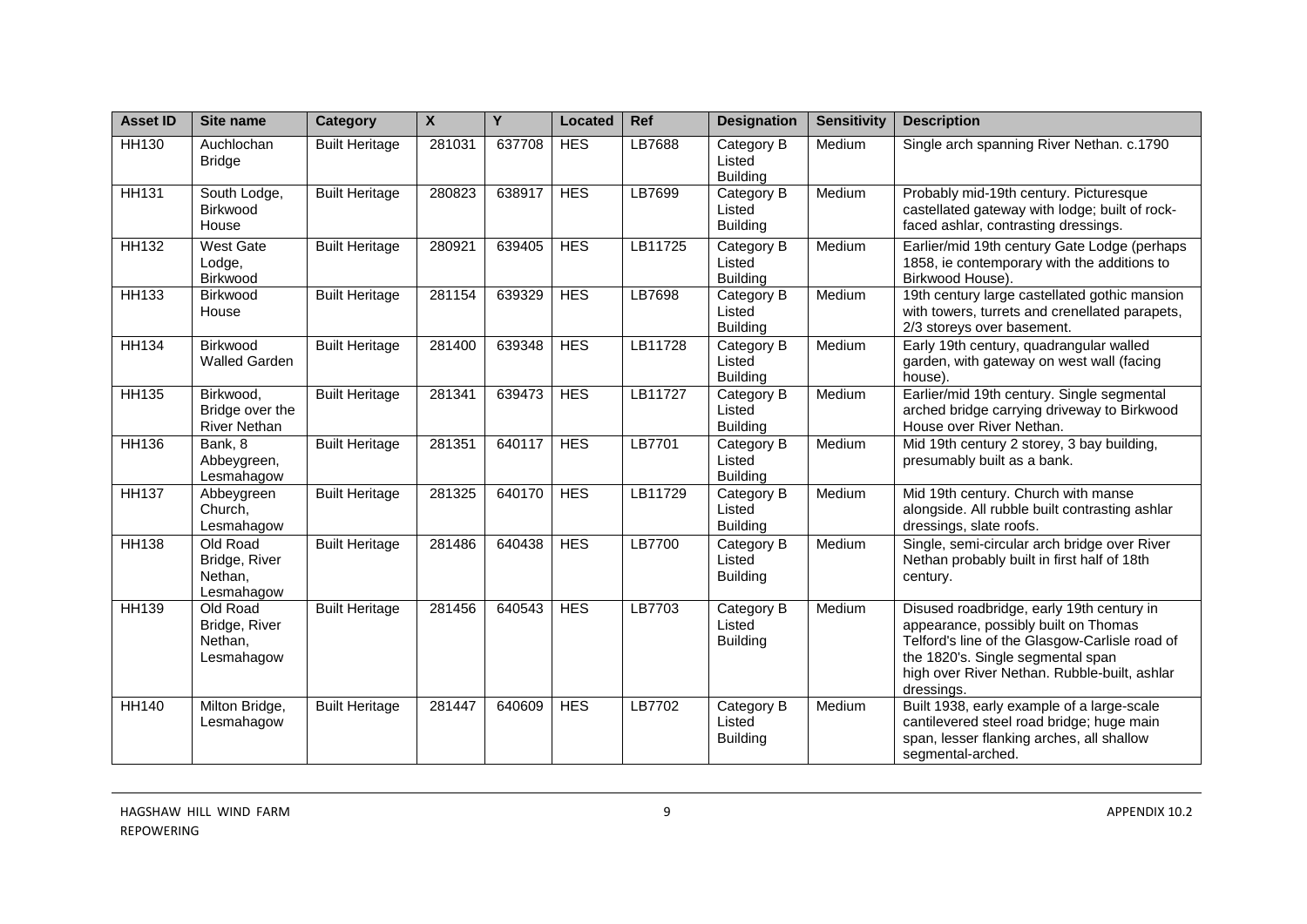| <b>Asset ID</b> | Site name                                    | Category                         | $\overline{\mathbf{X}}$ | Y                 | Located    | Ref      | <b>Designation</b> | <b>Sensitivity</b> | <b>Description</b>                                                                                                                                                                                                                                                                                                                                                                                                                                                                                                                                                                    |
|-----------------|----------------------------------------------|----------------------------------|-------------------------|-------------------|------------|----------|--------------------|--------------------|---------------------------------------------------------------------------------------------------------------------------------------------------------------------------------------------------------------------------------------------------------------------------------------------------------------------------------------------------------------------------------------------------------------------------------------------------------------------------------------------------------------------------------------------------------------------------------------|
| <b>HH141</b>    | Mosscastle Hill,<br>Cairn                    | Archaeological<br>Remains        | 284215                  | 623450            | <b>SMR</b> | SMR10081 | N/A                | High               | A roughly circular grass-covered mound of<br>stones which stands on the summit of<br>Mosscastle Hill (415m OD) probably<br>represents the remains of a prehistoric burial<br>cairn. Measuring 13.5m in diameter and 1.3m<br>in height, it is traversed by a post-and-wire<br>fence and a ruinous stone boundary-wall and<br>has been extensively robbed, doubtless to<br>provide material for the latter.                                                                                                                                                                             |
| <b>HH142</b>    | Andershaw,<br>Chapel, Burial<br>Ground, Well | Archaeological<br>Remains        | 283133,<br>283175       | 624725,<br>624688 | <b>SMR</b> | SMR10078 | N/A                | High               | OSA records the presence of a chapel and<br>burial ground. The Chapel Well is represented<br>by a hollow, lined with small, unworked<br>stones, from which a spring issues. There is<br>no trace of the chapel but a bank, at best 0.2m<br>high and spread 2.0m broad encloses the area<br>of the chapel siting though the north extent is<br>overlaid by a later sheepfold. This bank is<br>almost certainly the boundary of a burial<br>ground, though no grave-slabs are apparent.                                                                                                 |
| <b>HH143</b>    | Auchensaugh<br>Hill, enclosures              | Archaeological<br>Remains        | 285395                  | 627800            | <b>SMR</b> | SMR10054 | N/A                | High               | On a gentle east-facing slope are two<br>concentric annular banks adopting a level<br>stance; the whole is turf covered with no<br>stones visible. the banks are 0.3m high on<br>average; the outer is spread 2.5-3.5m broad,<br>the inner 2.0-2.5m; a feature of both is the<br>central depression that more or less follows<br>the full circuit. The outer circle is 28.5m<br>diameter overall, the inner 15.0m. No entrance<br>can be seen.<br>The site appears of some age and a ritual or<br>sepulchral monument is possible. However, it<br>could be a form of stock enclosure. |
| <b>HH144</b>    | Kames, miner's<br>cottages                   | Archaeological<br><b>Remains</b> | 269355,<br>269265       | 625855,<br>625825 | <b>SMR</b> | SMR12942 | N/A                | High               | The turf-covered stone footings of two rows of<br>miners' cottages, known locally as the<br>Coltburn Row, can be seen at NS 6926 2582.<br>What is probably the remains of a further row<br>lie at NS 6927 2565, while at NS 6935 2585, a<br>modern stone-walled sheepfold occupies the<br>site of another.                                                                                                                                                                                                                                                                            |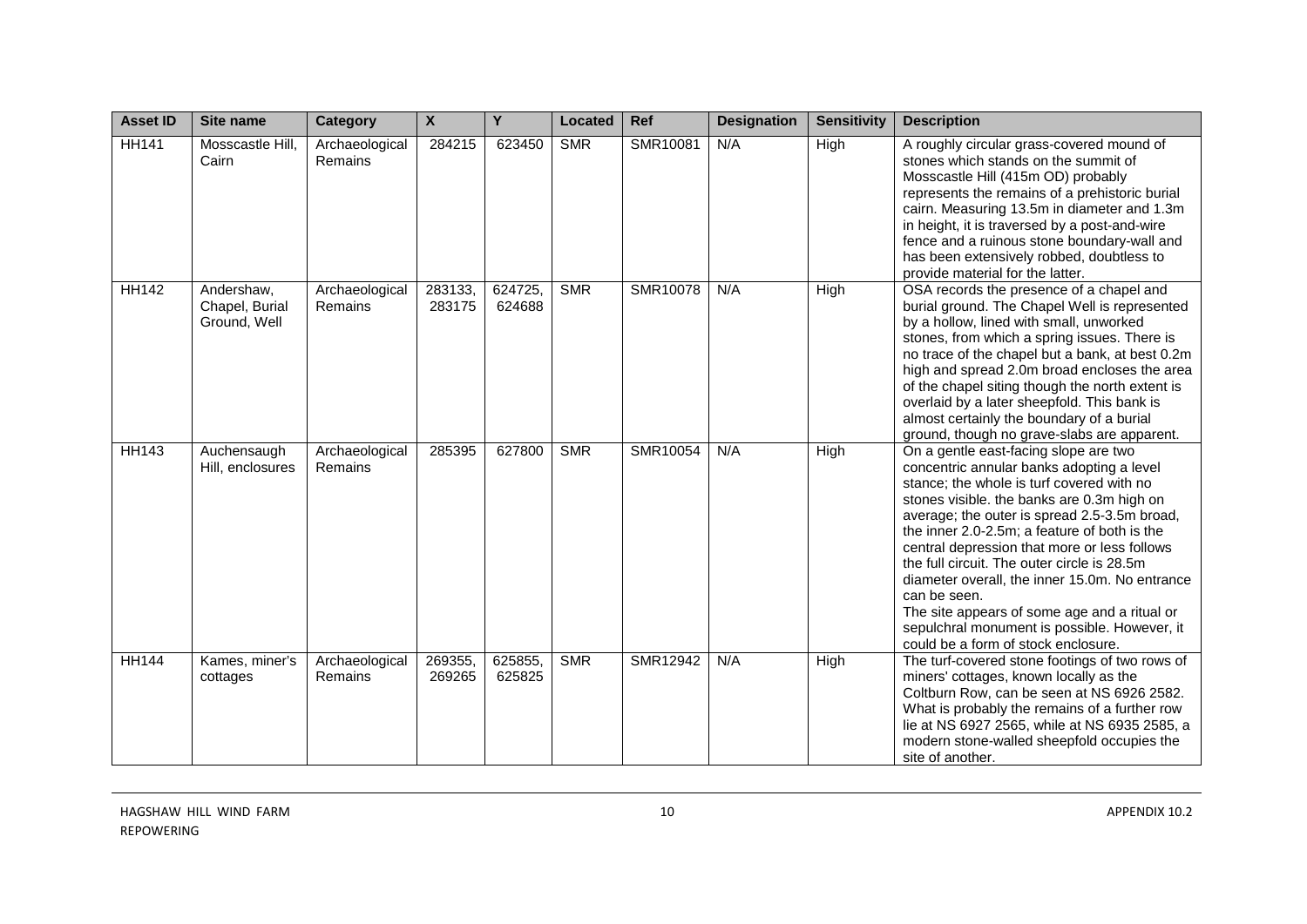| <b>Asset ID</b> | Site name                    | Category                  |        |        | Located   Ref |         | <b>Designation</b> | <b>Sensitivity</b> | <b>Description</b>                                                                                                                                                                                                          |
|-----------------|------------------------------|---------------------------|--------|--------|---------------|---------|--------------------|--------------------|-----------------------------------------------------------------------------------------------------------------------------------------------------------------------------------------------------------------------------|
| <b>HH145</b>    | Liahtshaw.<br>Standing stone | Archaeological<br>Remains | 271630 | 628213 | <b>SMR</b>    | SMR9645 | N/A                | High               | A standing stone a situated on a low spur in a<br>pasture field. There are several small<br>indentations in the surface of the N face,<br>which superficially resemble cup-marks, but<br>they are almost certainly natural. |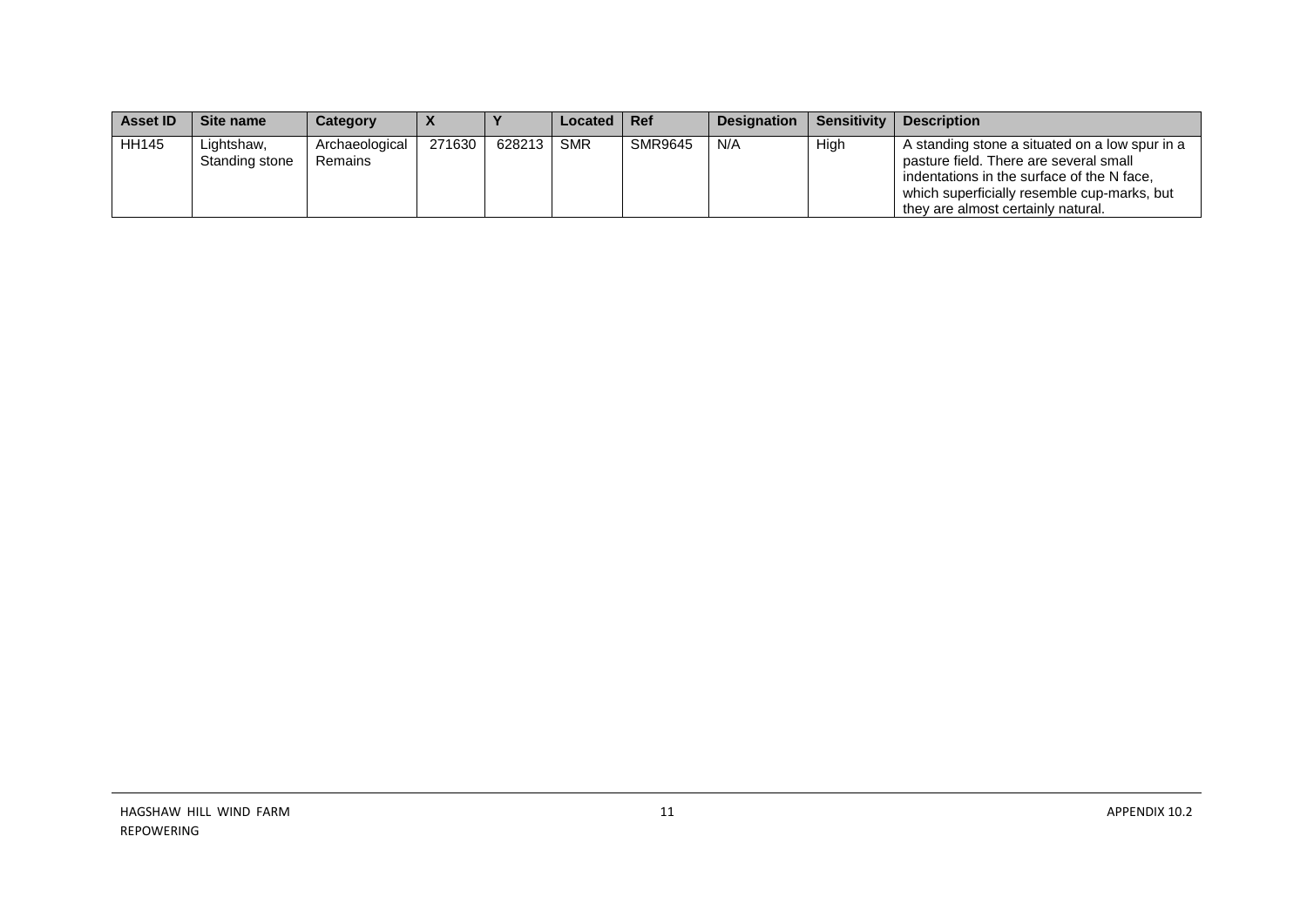<span id="page-13-0"></span>

| <b>Asset ID</b> | Site name                                                        | Category                  | $\mathsf{x}$                                                                                              | Y                                                                                                         | <b>Ref</b>      | <b>Designation</b>         | <b>Sensitivity</b> |
|-----------------|------------------------------------------------------------------|---------------------------|-----------------------------------------------------------------------------------------------------------|-----------------------------------------------------------------------------------------------------------|-----------------|----------------------------|--------------------|
| <b>HH201</b>    | New Lanark                                                       | <b>Built Heritage</b>     | 287770                                                                                                    | 642508                                                                                                    | WH <sub>3</sub> | World Heritage Site        | Very High          |
| HH201.01        | New Lanark, Mill Number Four                                     | Archaeological<br>Remains | 288069                                                                                                    | 642472                                                                                                    | SM12701         | <b>Scheduled Monument</b>  | High               |
| HH201.02        | New Lanark, Rosedale Street, tenement<br>stair at 11 Double Row  | Archaeological<br>Remains | 287850                                                                                                    | 642682                                                                                                    | SM8134          | Scheduled Monument         | High               |
| HH201.03        | New Lanark Church, New Lanark Road,<br>New Lanark                | <b>Built Heritage</b>     | 288014                                                                                                    | 642650                                                                                                    | LB37037         | Category A Listed Building | High               |
| HH201.04        | 1 - 10 (inclusive) Braxfield Row, New<br>Lanark Road, New Lanark | <b>Built Heritage</b>     | 287887.<br>287874.<br>287833,<br>287859,<br>287842,<br>287810,<br>287850,<br>287866.<br>287825,<br>287878 | 642713.<br>642725,<br>642759,<br>642734,<br>642752,<br>642774,<br>642745,<br>642732.<br>642765,<br>642720 | LB37038         | Category A Listed Building | High               |
| HH201.05        | 1-8 Caithness Row (inclusive) & Counting<br>House, New Lanark    | <b>Built Heritage</b>     | 288141,<br>288123,<br>288127.<br>288148,<br>288130                                                        | 642483.<br>642507.<br>642502.<br>642469,<br>642492                                                        | LB37039         | Category A Listed Building | High               |
| HH201.06        | 9-16 (inclusive) Caithness Row, New<br>Lanark                    | <b>Built Heritage</b>     | 288158.<br>288170,<br>288157.<br>288164                                                                   | 642445.<br>642423,<br>642448,<br>642434                                                                   | LB37040         | Category A Listed Building | High               |
| HH201.07        | 1-8 Double Row (inclusive), Rosedale<br>Street, New Lanark       | <b>Built Heritage</b>     | 287952,<br>287940,<br>287962.<br>287929                                                                   | 642631,<br>642636,<br>642626,<br>642641                                                                   | LB37041         | Category A Listed Building | High               |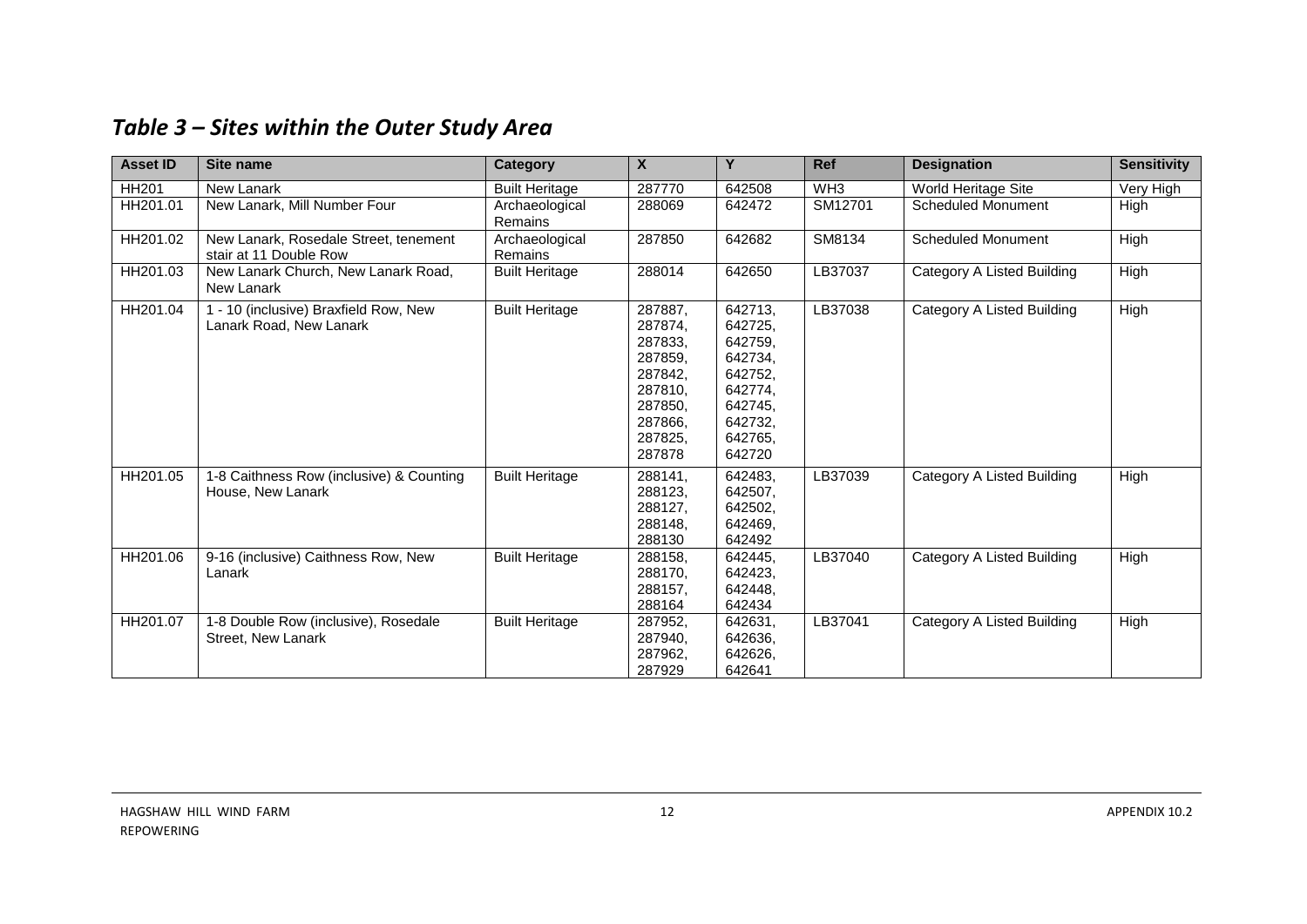| <b>Asset ID</b> | Site name                                                   | Category              | $\overline{\mathbf{X}}$ | $\overline{Y}$     | <b>Ref</b> | <b>Designation</b>                | <b>Sensitivity</b> |
|-----------------|-------------------------------------------------------------|-----------------------|-------------------------|--------------------|------------|-----------------------------------|--------------------|
| HH201.08        | 9-22 Double Row (inclusive), Rosedale<br>Street, New Lanark | <b>Built Heritage</b> | 287911,<br>287882.      | 642650,<br>642666, | LB37042    | Category A Listed Building        | High               |
|                 |                                                             |                       | 287893,                 | 642661,            |            |                                   |                    |
|                 |                                                             |                       | 287872,                 | 642671,            |            |                                   |                    |
|                 |                                                             |                       | 287682,                 | 642675,            |            |                                   |                    |
|                 |                                                             |                       | 287841,                 | 642685,            |            |                                   |                    |
|                 |                                                             |                       | 287903,                 | 642656,            |            |                                   |                    |
|                 |                                                             |                       | 287851                  | 642681             |            |                                   |                    |
| HH201.09        | 1-14 (inclusive) Long Row, Rosedale                         | <b>Built Heritage</b> | 287913,                 | 642675,            | LB37043    | Category A Listed Building        | High               |
|                 | Street, New Lanark                                          |                       | 287854,                 | 642704,            |            |                                   |                    |
|                 |                                                             |                       | 287837,                 | 642712,            |            |                                   |                    |
|                 |                                                             |                       | 287869,                 | 642694,            |            |                                   |                    |
|                 |                                                             |                       | 287863,                 | 642699,            |            |                                   |                    |
|                 |                                                             |                       | 287827,                 | 642717,            |            |                                   |                    |
|                 |                                                             |                       | 287820,                 | 642718,            |            |                                   |                    |
|                 |                                                             |                       | 287927,                 | 642667,            |            |                                   |                    |
|                 |                                                             |                       | 287921,                 | 642671,            |            |                                   |                    |
|                 |                                                             |                       | 287935,                 | 642661,            |            |                                   |                    |
|                 |                                                             |                       | 287901,                 | 642681,            |            |                                   |                    |
|                 |                                                             |                       | 287884,                 | 642689,            |            |                                   |                    |
|                 |                                                             |                       | 287892,                 | 642685,            |            |                                   |                    |
|                 |                                                             |                       | 287846                  | 642708             |            |                                   |                    |
| HH201.10        | New Buildings, New Lanark Road, New                         | <b>Built Heritage</b> | 288093,                 | 642562,            | LB37045    | Category A Listed Building        | High               |
|                 | Lanark                                                      |                       | 288072,                 | 642582,            |            |                                   |                    |
|                 |                                                             |                       | 288079,                 | 642575,            |            |                                   |                    |
|                 |                                                             |                       | 288062,                 | 642591,            |            |                                   |                    |
|                 |                                                             |                       | 288047,                 | 642603,            |            |                                   |                    |
|                 |                                                             |                       | 288086,                 | 642569,            |            |                                   |                    |
|                 |                                                             |                       | 288053                  | 642600             |            |                                   |                    |
| HH201.11        | Nursery Buildings, New Lanark Road, New                     | <b>Built Heritage</b> | 288117,                 | 642538,            | LB37046    | Category A Listed Building        | High               |
|                 | Lanark                                                      |                       | 288105,                 | 642545,            |            |                                   |                    |
|                 |                                                             |                       | 288104                  | 642552             |            |                                   |                    |
| HH201.12        | Robert Owen's House, 3 Rosedale Street,<br>New Lanark       | <b>Built Heritage</b> | 288025                  | 642594             | LB37047    | Category A Listed Building        | High               |
| HH201.13        | David Dale's House (West Wing and East                      | <b>Built Heritage</b> | 287992,                 | 642611,            | LB37048    | Category A Listed Building        | High               |
|                 | Wing), 5-7 Rosedale Street, New Lanark                      |                       | 287986,                 | 642614,            |            |                                   |                    |
|                 |                                                             |                       | 288002                  | 642606             |            |                                   |                    |
| HH201.14        | Steam Engine House, Mill Number Three &                     | <b>Built Heritage</b> | 288064,                 | 642516,            | LB37049    | <b>Category A Listed Building</b> | <b>High</b>        |
|                 | the Institute New Lanark                                    |                       | 288077                  | 642504             |            |                                   |                    |
| HH201.15        | The School, New Lanark                                      | <b>Built Heritage</b> | 288104                  | 642432             | LB37050    | Category A Listed Building        | High               |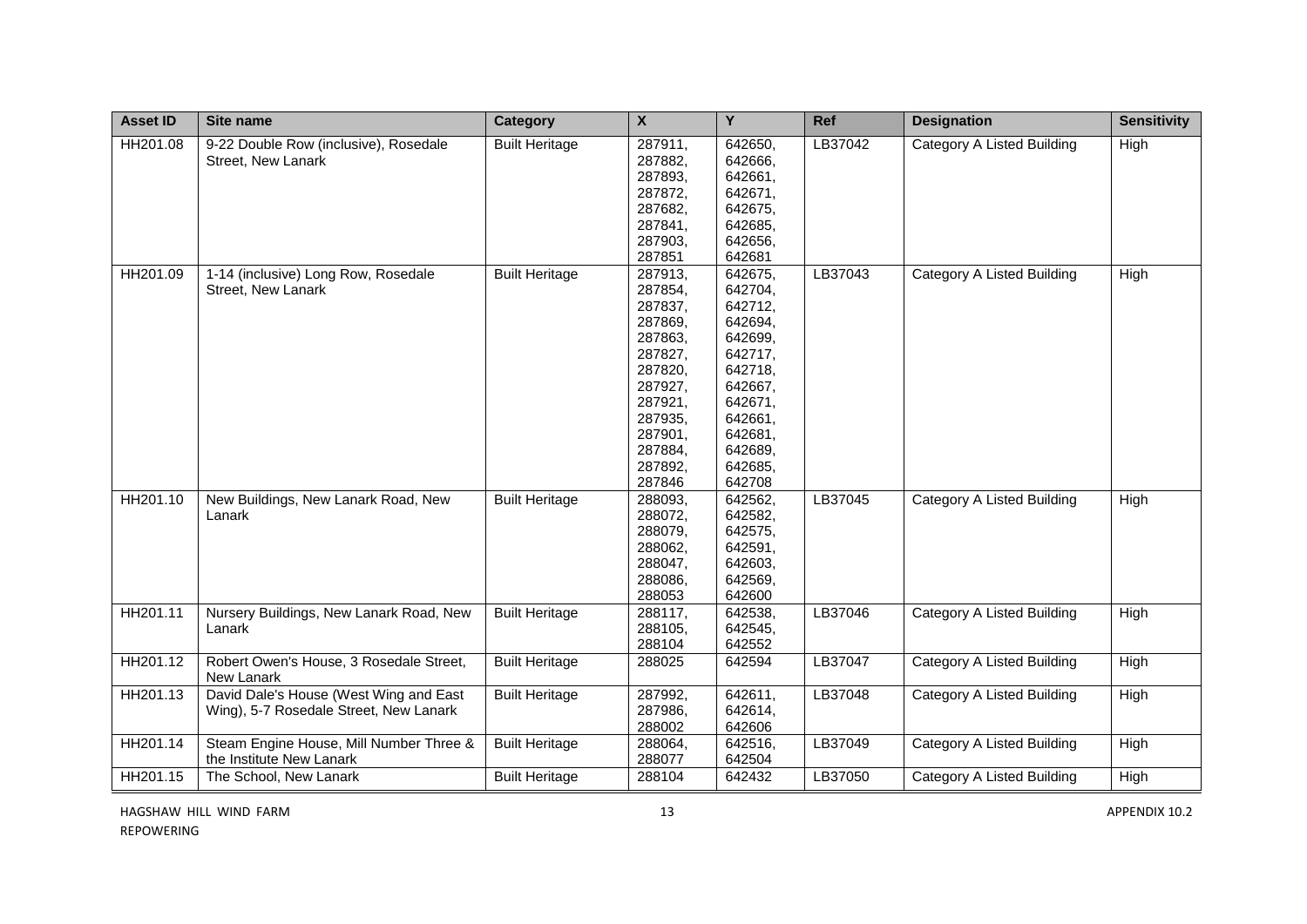| <b>Asset ID</b> | <b>Site name</b>                                                | Category                  | $\overline{\mathbf{x}}$ | Y      | Ref           | <b>Designation</b>                | <b>Sensitivity</b> |
|-----------------|-----------------------------------------------------------------|---------------------------|-------------------------|--------|---------------|-----------------------------------|--------------------|
| HH201.16        | Mill Number One, New Lanark                                     | <b>Built Heritage</b>     | 287950                  | 642556 | LB37051       | <b>Category A Listed Building</b> | High               |
| HH201.17        | Mill Number Two, New Lanark                                     | <b>Built Heritage</b>     | 287982                  | 642532 | LB37052       | Category A Listed Building        | High               |
| HH201.18        | Mill Number Three with Turbine House,<br>New Lanark             | <b>Built Heritage</b>     | 288009                  | 642516 | LB37053       | <b>Category A Listed Building</b> | High               |
| HH201.19        | Engineer's Shop, New Lanark                                     | <b>Built Heritage</b>     | 288115                  | 642353 | LB37054       | <b>Category A Listed Building</b> | High               |
| HH201.20        | Dyeworks, New Lanark                                            | <b>Built Heritage</b>     | 288096                  | 642347 | LB37055       | <b>Category A Listed Building</b> | High               |
| HH201.21        | Chimney, Retort House, New Lanark                               | <b>Built Heritage</b>     | 288090                  | 642282 | LB37056       | <b>Category A Listed Building</b> | High               |
| HH201.22        | Weir, River Clyde, New Lanark                                   | <b>Built Heritage</b>     | 288116                  | 642077 | LB44552       | Category A Listed Building        | High               |
| HH201.23        | Water Houses, New Lanark                                        | <b>Built Heritage</b>     | 287938                  | 642530 | LB46471       | <b>Category A Listed Building</b> | High               |
| <b>HH202</b>    | Lee Castle                                                      | Historic Landscape        | 285440                  | 645977 | GDL00257      | Garden and Designed<br>Landscape  | High               |
| <b>HH203</b>    | Falls of Clyde                                                  | Historic Landscape        | 288286                  | 641830 | GDL00358      | Garden and Designed<br>Landscape  | High               |
| <b>HH204</b>    | Scot's Mining Company House                                     | Historic Landscape        | 288614                  | 614812 | GDL00339      | Garden and Designed<br>Landscape  | High               |
| <b>HH205</b>    | Battle of Loudon Hill                                           | <b>Battlefield</b>        | 260953                  | 637511 | BTL36         | <b>Battlefield</b>                | High               |
| <b>HH206</b>    | <b>Battle of Drumclog</b>                                       | <b>Battlefield</b>        | 262825                  | 639871 | <b>BTL21</b>  | <b>Battlefield</b>                | High               |
| <b>HH207</b>    | Leadhills, remains of lead mining and<br>smelting               | Archaeological<br>Remains | 287987                  | 614277 | SM5817        | <b>Scheduled Monument</b>         | High               |
| <b>HH208</b>    | Castle Hill Strip, fort                                         | Archaeological<br>Remains | 292915                  | 631859 | SM2635        | <b>Scheduled Monument</b>         | High               |
| <b>HH209</b>    | Lamington Tower                                                 | Archaeological<br>Remains | 298015                  | 631982 | SM2629        | <b>Scheduled Monument</b>         | High               |
| <b>HH210</b>    | Castle Hill, earthwork 820m SW of                               | Archaeological<br>Remains | 298575                  | 634091 | SM2741        | <b>Scheduled Monument</b>         | High               |
| <b>HH211</b>    | Castle Hill, earthwork, Symington                               | Archaeological<br>Remains | 299326                  | 634496 | SM2764        | <b>Scheduled Monument</b>         | High               |
| <b>HH212</b>    | Chester Hill, fort                                              | Archaeological<br>Remains | 295312                  | 639536 | <b>SM2598</b> | <b>Scheduled Monument</b>         | High               |
| <b>HH213</b>    | Covington, castle & dovecot                                     | Archaeological<br>Remains | 297478                  | 639875 | SM2599        | <b>Scheduled Monument</b>         | High               |
| <b>HH214</b>    | Park Knowe, enclosure 1500m SSW of<br>Thankerton                | Archaeological<br>Remains | 296972                  | 636593 | SM2603        | <b>Scheduled Monument</b>         | High               |
| <b>HH215</b>    | Thankerton, fort 1500m SW of                                    | Archaeological<br>Remains | 296197                  | 636743 | SM2610        | <b>Scheduled Monument</b>         | High               |
| <b>HH216</b>    | Richard's Knowe Strip, settlement 150m<br>WNW of St John's Kirk | Archaeological<br>Remains | 298173                  | 635996 | SM2624        | <b>Scheduled Monument</b>         | High               |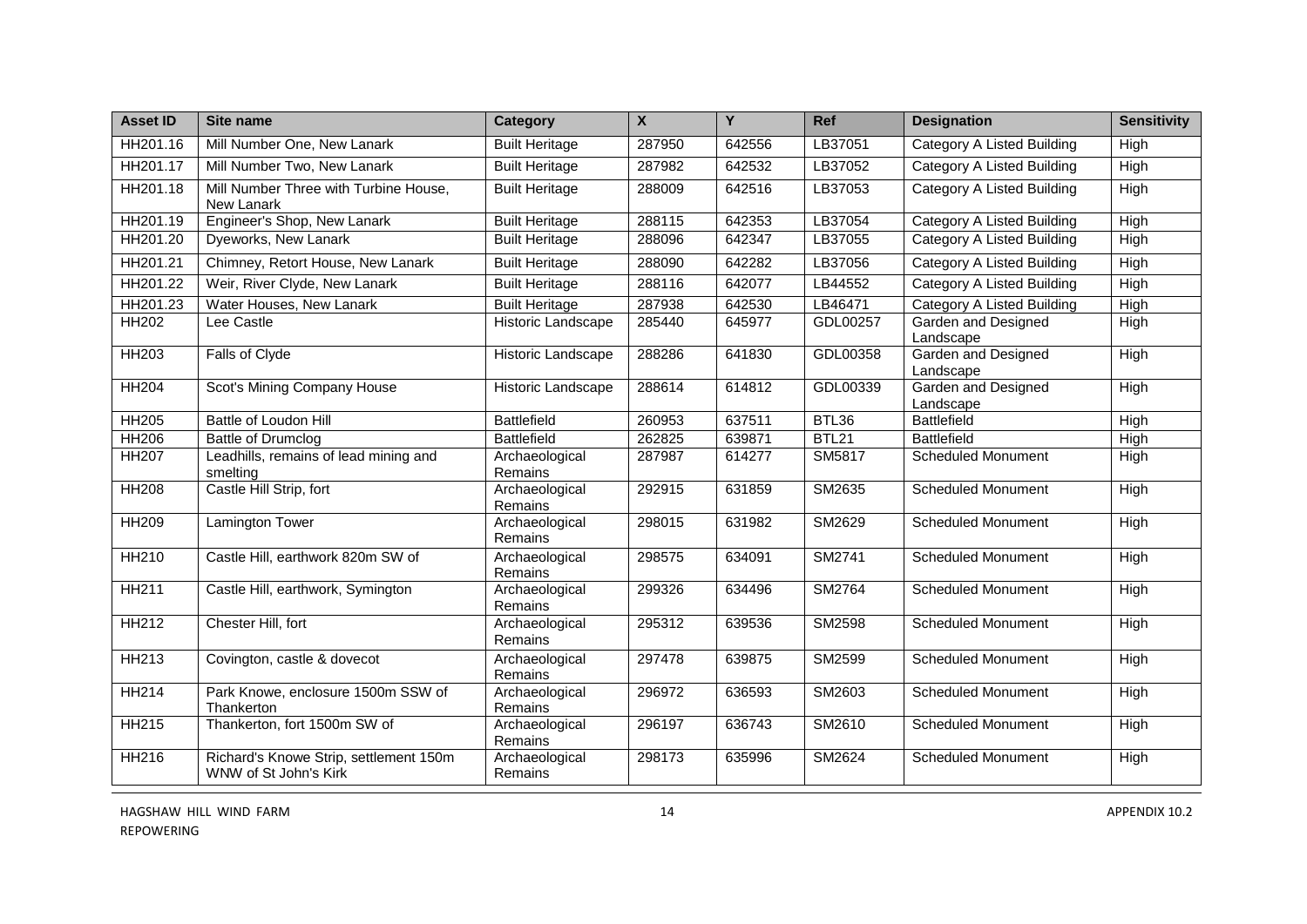| <b>Asset ID</b> | Site name                                           | Category                  | $\overline{\mathbf{x}}$ | $\overline{Y}$ | <b>Ref</b>    | <b>Designation</b>        | <b>Sensitivity</b> |
|-----------------|-----------------------------------------------------|---------------------------|-------------------------|----------------|---------------|---------------------------|--------------------|
| <b>HH217</b>    | St John's Kirk, fort 360m WNW of                    | Archaeological<br>Remains | 297970                  | 636118         | SM2634        | <b>Scheduled Monument</b> | High               |
| <b>HH218</b>    | Black Hill, fort 650m NW of Craighead               | Archaeological<br>Remains | 290868                  | 623911         | SM2606        | <b>Scheduled Monument</b> | High               |
| <b>HH219</b>    | Kirkton, fort 860m NNE of                           | Archaeological<br>Remains | 293561                  | 621885         | SM2614        | <b>Scheduled Monument</b> | High               |
| <b>HH220</b>    | Kirkton, settlement 1280m ENE of                    | Archaeological<br>Remains | 294503                  | 621589         | SM2617        | <b>Scheduled Monument</b> | High               |
| <b>HH221</b>    | Kirkton, fort 1155m ENE of                          | Archaeological<br>Remains | 294632                  | 621602         | SM2822        | <b>Scheduled Monument</b> | High               |
| <b>HH222</b>    | Castle Crawford Farm, enclosure 585m<br>NNW of      | Archaeological<br>Remains | 295285                  | 622011         | SM2631        | <b>Scheduled Monument</b> | High               |
| <b>HH223</b>    | Castle Crawford Farm, fort 500m NW of               | Archaeological<br>Remains | 295184                  | 621877         | SM2616        | <b>Scheduled Monument</b> | High               |
| <b>HH224</b>    | Crawford, Roman fort                                | Archaeological<br>Remains | 295382                  | 621452         | SM2632        | <b>Scheduled Monument</b> | High               |
| <b>HH225</b>    | Crawford Castle or Lindsay Tower                    | Archaeological<br>Remains | 295433                  | 621345         | SM2633        | <b>Scheduled Monument</b> | High               |
| <b>HH226</b>    | Normangill, henge                                   | Archaeological<br>Remains | 297258                  | 622103         | SM3292        | <b>Scheduled Monument</b> | High               |
| <b>HH227</b>    | Castle Dykes, earthwork, Roberton                   | Archaeological<br>Remains | 294262                  | 628708         | <b>SM2596</b> | <b>Scheduled Monument</b> | High               |
| <b>HH228</b>    | Wandel, Roman fortlet and camp 460m SW<br>οf        | Archaeological<br>Remains | 294429                  | 626690         | SM2835        | <b>Scheduled Monument</b> | High               |
| <b>HH229</b>    | Devonshaw Hill, fort 500m NE of Woodend<br>Farm     | Archaeological<br>Remains | 295388                  | 628343         | SM2502        | <b>Scheduled Monument</b> | High               |
| <b>HH230</b>    | Blackhill, barrow 80m W of, Crossford               | Archaeological<br>Remains | 282781                  | 644044         | SM4529        | <b>Scheduled Monument</b> | High               |
| <b>HH231</b>    | Meadowflatt, enclosure 900m NW of                   | Archaeological<br>Remains | 295622                  | 640363         | SM4068        | <b>Scheduled Monument</b> | High               |
| <b>HH232</b>    | Blackhouse Burn, enclosures                         | Archaeological<br>Remains | 295235                  | 640524         | SM4063        | <b>Scheduled Monument</b> | High               |
| <b>HH233</b>    | Burnbrae, barrow 170m NW of                         | Archaeological<br>Remains | 271350                  | 641992         | SM4298        | <b>Scheduled Monument</b> | High               |
| <b>HH234</b>    | Glencaple, burnt mound 980m WNW of                  | Archaeological<br>Remains | 291122                  | 621493         | SM5267        | <b>Scheduled Monument</b> | High               |
| <b>HH235</b>    | Normangill Rig, platform settlement E of<br>Midlock | Archaeological<br>Remains | 296972                  | 621310         | SM4756        | <b>Scheduled Monument</b> | High               |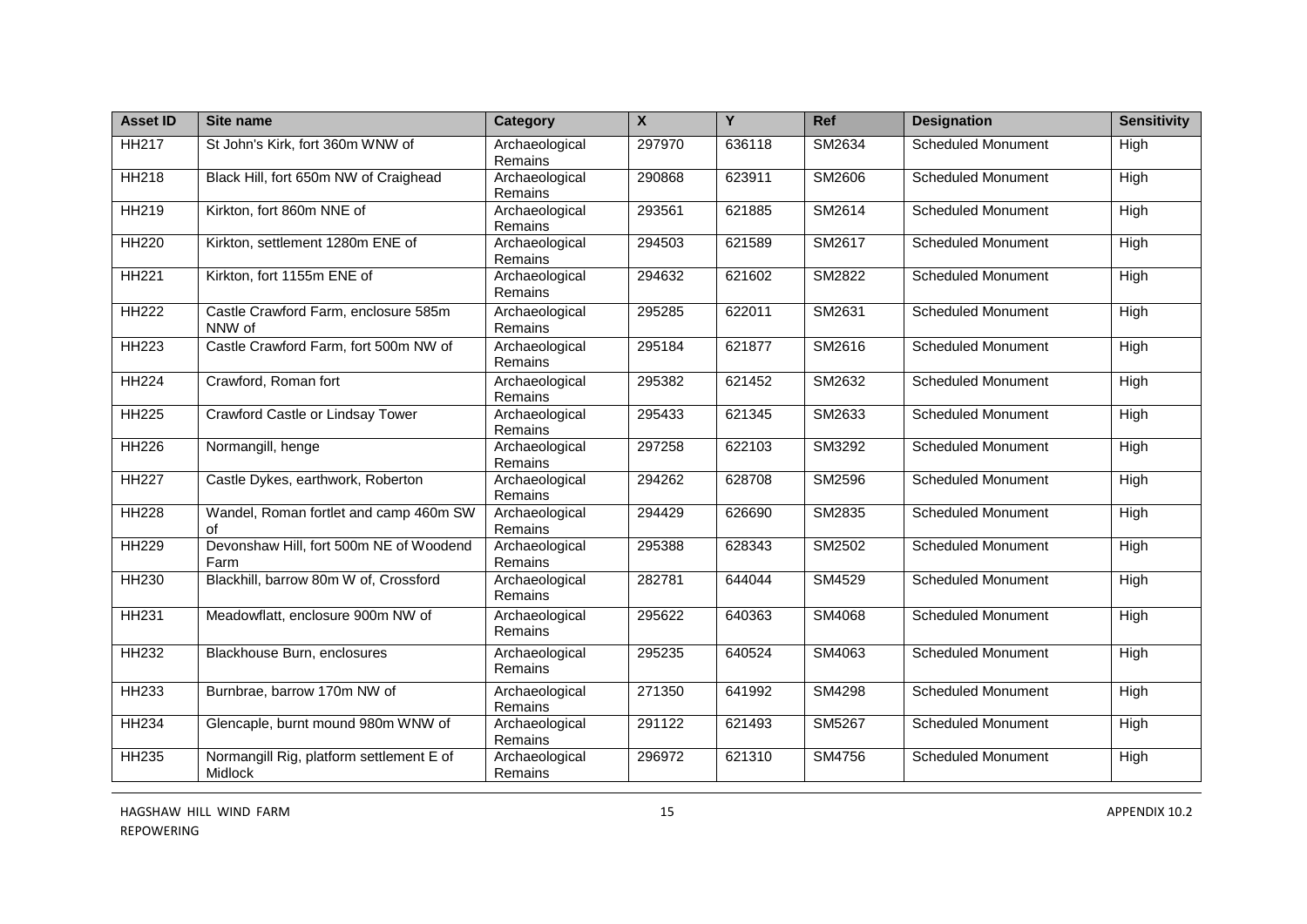| <b>Asset ID</b> | Site name                                                    | Category                  | $\overline{\mathbf{X}}$ | Y      | Ref           | <b>Designation</b>        | <b>Sensitivity</b> |
|-----------------|--------------------------------------------------------------|---------------------------|-------------------------|--------|---------------|---------------------------|--------------------|
| <b>HH236</b>    | Midlock, platform settlement 1000m ESE of                    | Archaeological<br>Remains | 296727                  | 621024 | <b>SM4757</b> | <b>Scheduled Monument</b> | High               |
| <b>HH237</b>    | Fall Hill, enclosed cremation cemetery<br>650m NE of Midlock | Archaeological<br>Remains | 296341                  | 621840 | SM4766        | <b>Scheduled Monument</b> | High               |
| <b>HH238</b>    | Hillend, enclosures 250m ENE of                              | Archaeological<br>Remains | 294387                  | 627963 | SM5451        | <b>Scheduled Monument</b> | High               |
| <b>HH239</b>    | Glengeith, settlement, bastle house and<br>field system      | Archaeological<br>Remains | 294737                  | 616767 | SM4798        | <b>Scheduled Monument</b> | High               |
| <b>HH240</b>    | Wanlockhead, remains of lead mining and<br>smelting          | Archaeological<br>Remains | 286720                  | 613577 | SM5597        | <b>Scheduled Monument</b> | High               |
| <b>HH241</b>    | Waterhead, platform settlement 900m N of                     | Archaeological<br>Remains | 288919                  | 619034 | SM4714        | <b>Scheduled Monument</b> | High               |
| <b>HH242</b>    | Chapelhouse, chapel and farmstead                            | Archaeological<br>Remains | 263478                  | 627963 | SM5405        | <b>Scheduled Monument</b> | High               |
| <b>HH243</b>    | Old Foundry Holm, ironworks                                  | Archaeological<br>Remains | 264190                  | 626919 | SM5537        | <b>Scheduled Monument</b> | High               |
| <b>HH244</b>    | Dungavel Hill, cairn                                         | Archaeological<br>Remains | 267517                  | 635404 | SM2848        | <b>Scheduled Monument</b> | High               |
| <b>HH245</b>    | Kyle Castle, 200m E of Dalblair                              | Archaeological<br>Remains | 264736                  | 619206 | SM3311        | <b>Scheduled Monument</b> | High               |
| <b>HH246</b>    | Glen Garr, cairn                                             | Archaeological<br>Remains | 259233                  | 631057 | SM2469        | <b>Scheduled Monument</b> | High               |
| <b>HH247</b>    | Avondale Castle                                              | Archaeological<br>Remains | 270359                  | 644432 | SM2619        | <b>Scheduled Monument</b> | High               |
| <b>HH248</b>    | Tweediehall, mound 410m NNE of                               | Archaeological<br>Remains | 272252                  | 644405 | SM2628        | <b>Scheduled Monument</b> | High               |
| <b>HH249</b>    | Cot Castle, motte                                            | Archaeological<br>Remains | 273944                  | 645657 | SM2627        | <b>Scheduled Monument</b> | High               |
| <b>HH250</b>    | Black Hill, fort & cairn                                     | Archaeological<br>Remains | 283205                  | 643514 | SM2882        | <b>Scheduled Monument</b> | High               |
| <b>HH251</b>    | Castle Hill, site of Lanark Castle                           | Archaeological<br>Remains | 287906                  | 643297 | SM2612        | <b>Scheduled Monument</b> | High               |
| <b>HH252</b>    | Castle Qua, fort 345m WSW of Mouse<br><b>Bridge</b>          | Archaeological<br>Remains | 287413                  | 644893 | SM2604        | <b>Scheduled Monument</b> | High               |
| <b>HH253</b>    | Corra Castle                                                 | Archaeological<br>Remains | 288241                  | 641412 | SM2597        | <b>Scheduled Monument</b> | High               |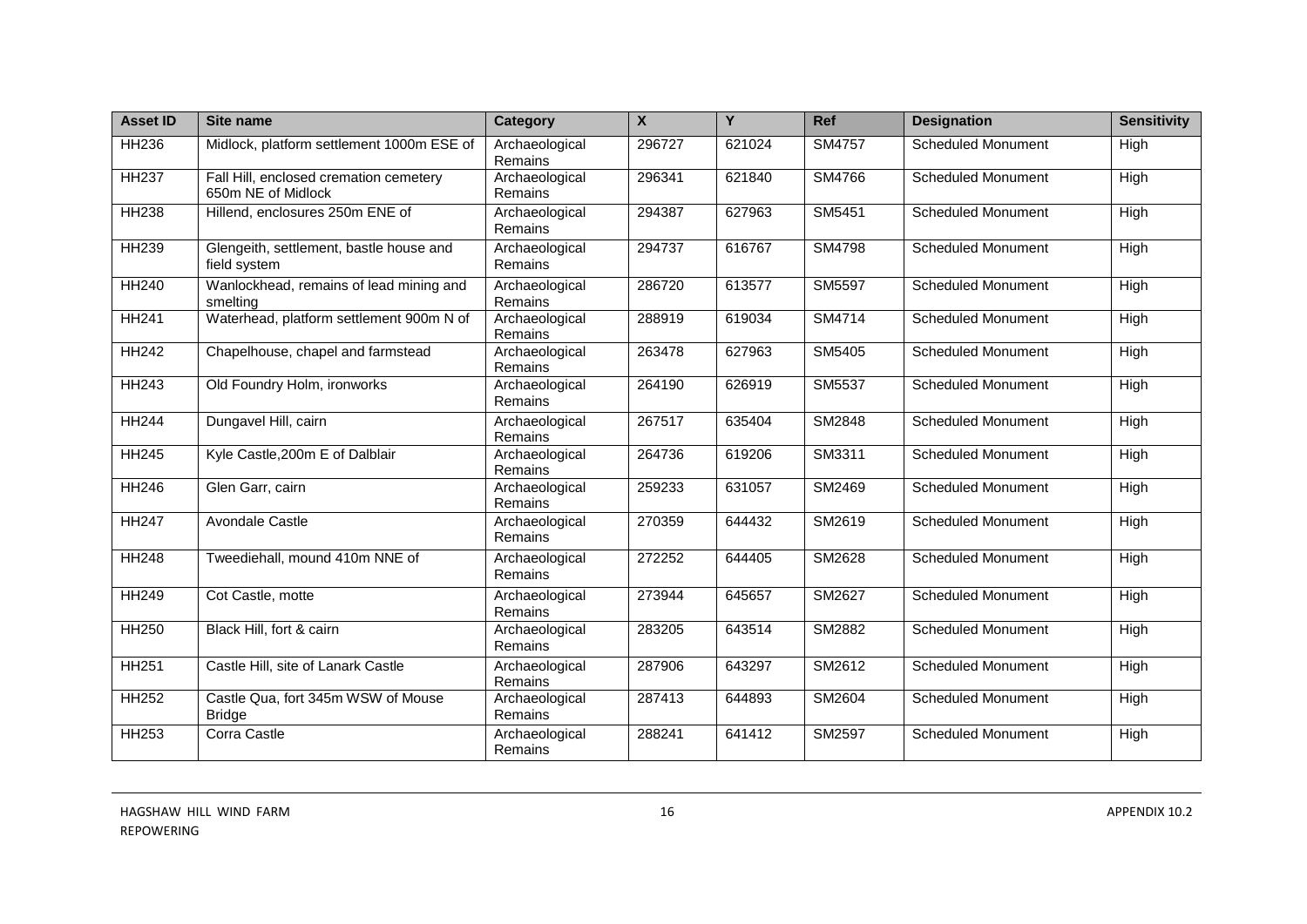| <b>Asset ID</b> | Site name                                               | Category                  | $\overline{\mathbf{X}}$ | Y      | <b>Ref</b> | <b>Designation</b>        | <b>Sensitivity</b> |
|-----------------|---------------------------------------------------------|---------------------------|-------------------------|--------|------------|---------------------------|--------------------|
| <b>HH254</b>    | Dungavel Hill, cairn                                    | Archaeological<br>Remains | 294293                  | 630572 | SM4261     | Scheduled Monument        | High               |
| <b>HH255</b>    | Baitlaws, cairn 750m ENE of                             | Archaeological<br>Remains | 299298                  | 630417 | SM4344     | <b>Scheduled Monument</b> | High               |
| <b>HH256</b>    | Tinto Cairn, cairn on summit of Tinto Hill              | Archaeological<br>Remains | 295321                  | 634363 | SM4660     | <b>Scheduled Monument</b> | High               |
| <b>HH257</b>    | Glencaple, platform settlement 600m NW of               | Archaeological<br>Remains | 291714                  | 621793 | SM4249     | <b>Scheduled Monument</b> | High               |
| <b>HH258</b>    | Fagyad Hill, cairn                                      | Archaeological<br>Remains | 291830                  | 622833 | SM4254     | <b>Scheduled Monument</b> | High               |
| <b>HH259</b>    | Lettershaws, platform settlement 1000m<br>NE of         | Archaeological<br>Remains | 290922                  | 621331 | SM4332     | <b>Scheduled Monument</b> | High               |
| <b>HH260</b>    | Craighead, platform settlement 1200m<br>WNW of          | Archaeological<br>Remains | 290307                  | 624145 | SM4485     | <b>Scheduled Monument</b> | High               |
| <b>HH261</b>    | Netherton, cairn 800m SW of                             | Archaeological<br>Remains | 290311                  | 624719 | SM4513     | <b>Scheduled Monument</b> | High               |
| <b>HH262</b>    | Craighead, barrow and cairn 820m NW of                  | Archaeological<br>Remains | 290722                  | 624145 | SM4517     | <b>Scheduled Monument</b> | High               |
| HH263           | Boghead, platform settlement 500m SW of                 | Archaeological<br>Remains | 294249                  | 620293 | SM4603     | <b>Scheduled Monument</b> | High               |
| <b>HH264</b>    | Midlock, cairn 640m NE of                               | Archaeological<br>Remains | 296231                  | 621843 | SM4256     | <b>Scheduled Monument</b> | High               |
| <b>HH265</b>    | Berries Burn, cairn 800m NNW of Castle<br>Crawford Farm | Archaeological<br>Remains | 295124                  | 622132 | SM4487     | <b>Scheduled Monument</b> | High               |
| <b>HH266</b>    | Normangill Rig, cairn 1000m S of<br>Normangill          | Archaeological<br>Remains | 297103                  | 621533 | SM4526     | <b>Scheduled Monument</b> | High               |
| <b>HH267</b>    | Cold Chapel, settlement 500m NE of                      | Archaeological<br>Remains | 293785                  | 625122 | SM4530     | <b>Scheduled Monument</b> | High               |
| <b>HH268</b>    | Devonshaw Hill,c airn                                   | Archaeological<br>Remains | 296149                  | 628689 | SM4235     | <b>Scheduled Monument</b> | High               |
| <b>HH269</b>    | Devonshaw Hill, cairn 700m ENE of                       | Archaeological<br>Remains | 296721                  | 628927 | SM4243     | <b>Scheduled Monument</b> | High               |
| <b>HH270</b>    | Broadhill End, cairn                                    | Archaeological<br>Remains | 299342                  | 629302 | SM4297     | <b>Scheduled Monument</b> | High               |
| <b>HH271</b>    | Devonshaw Hill, enclosure 300m NNE of<br>summit         | Archaeological<br>Remains | 296245                  | 628963 | SM4512     | <b>Scheduled Monument</b> | High               |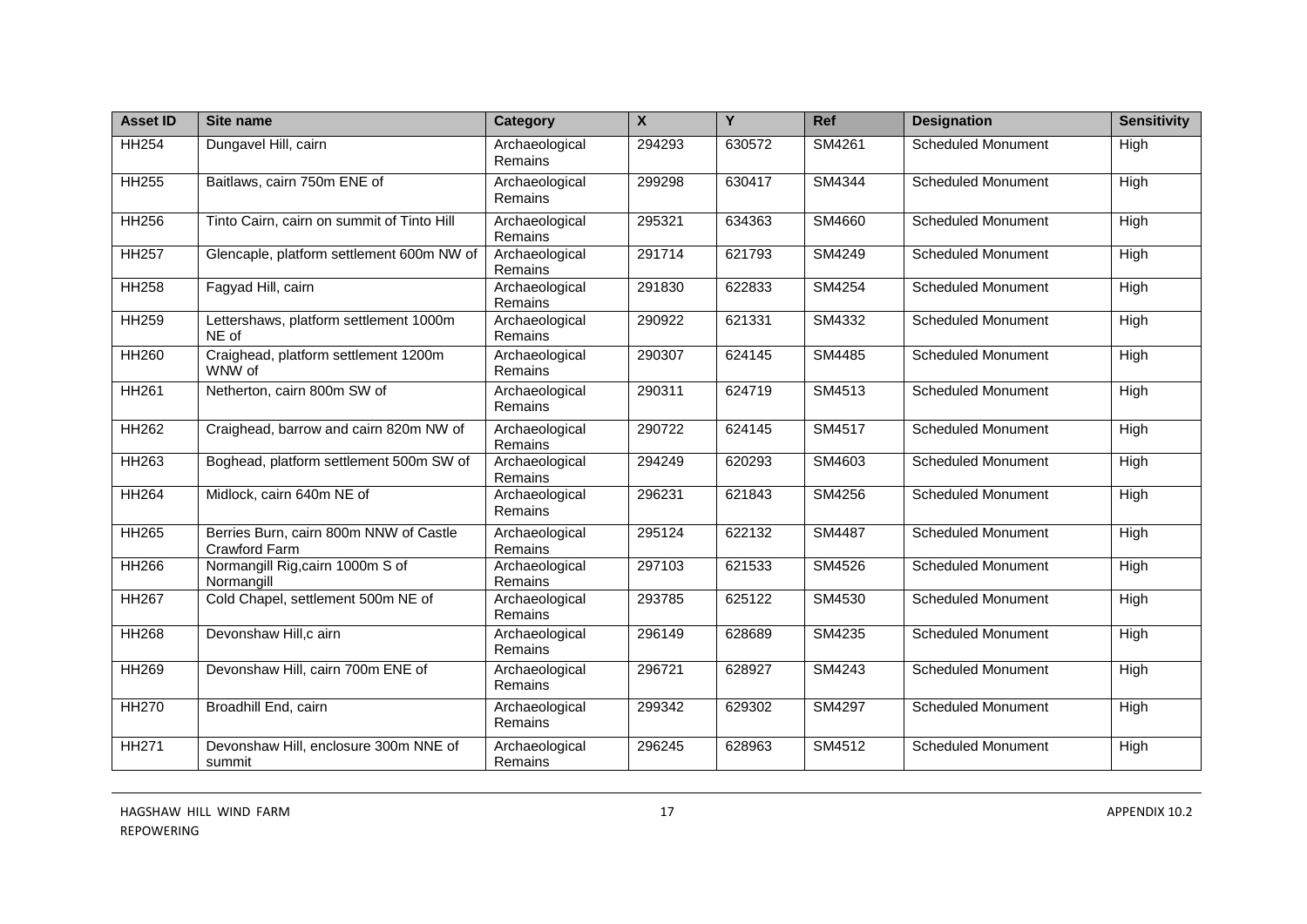| <b>Asset ID</b> | Site name                                                       | Category                  | $\overline{\mathbf{X}}$ | Y      | Ref          | <b>Designation</b>        | <b>Sensitivity</b> |
|-----------------|-----------------------------------------------------------------|---------------------------|-------------------------|--------|--------------|---------------------------|--------------------|
| <b>HH272</b>    | North Shortcleugh, platform settlement<br>1500m E of            | Archaeological<br>Remains | 294217                  | 617492 | SM4296       | <b>Scheduled Monument</b> | High               |
| <b>HH273</b>    | North Shortcleuch, platform settlement<br>1000m E of            | Archaeological<br>Remains | 293791                  | 617534 | SM4516       | <b>Scheduled Monument</b> | High               |
| <b>HH274</b>    | Stoneyburn, platform settlement and field<br>system 700m WSW of | Archaeological<br>Remains | 295540                  | 619360 | SM4486       | <b>Scheduled Monument</b> | High               |
| <b>HH275</b>    | Stoneyburn, cairns 800m SW of                                   | Archaeological<br>Remains | 295649                  | 619163 | SM4515       | <b>Scheduled Monument</b> | High               |
| <b>HH276</b>    | Collins Burn, enclosure 750m NW of<br><b>Elvanfoot Bridge</b>   | Archaeological<br>Remains | 295075                  | 618639 | SM4527       | <b>Scheduled Monument</b> | High               |
| <b>HH277</b>    | The Bower of Wandel, Tower.                                     | Archaeological<br>Remains | 295106                  | 628786 | SM8775       | <b>Scheduled Monument</b> | High               |
| <b>HH278</b>    | Auchenglen, cairn 450m SSE of                                   | Archaeological<br>Remains | 284857                  | 646848 | SM11235      | <b>Scheduled Monument</b> | High               |
| <b>HH279</b>    | Craignethan Castle                                              | Archaeological<br>Remains | 281546                  | 646359 | SM90083      | <b>Scheduled Monument</b> | High               |
| <b>HH280</b>    | Castledykes, Roman camps to W, N & E of<br>Roman fort           | Archaeological<br>Remains | 292400                  | 644700 | SM3825       | <b>Scheduled Monument</b> | High               |
| <b>HH281</b>    | Hyndford House, crannog 135m NNW of                             | Archaeological<br>Remains | 290614                  | 641875 | SM2595       | <b>Scheduled Monument</b> | High               |
| <b>HH282</b>    | Abington, motte & bailey 1600m N of                             | Archaeological<br>Remains | 293238                  | 624997 | SM2609       | <b>Scheduled Monument</b> | High               |
| <b>HH283</b>    | Collielaw Wood, Roman road SSE of<br>Collielaw                  | Archaeological<br>Remains | 290066                  | 647061 | SM11528      | <b>Scheduled Monument</b> | High               |
| <b>HH284</b>    | Carstairs Mains, Roman temporary camp<br>750m SE of             | Archaeological<br>Remains | 294770                  | 644239 | SM11200      | <b>Scheduled Monument</b> | High               |
| <b>HH285</b>    | Arbory Hill, fort                                               | Archaeological<br>Remains | 294473                  | 623799 | <b>SM264</b> | <b>Scheduled Monument</b> | High               |
| <b>HH286</b>    | Orchard, cross socket                                           | Archaeological<br>Remains | 278182                  | 612741 | <b>SM679</b> | <b>Scheduled Monument</b> | High               |
| <b>HH287</b>    | Hallbar Tower, barmkin                                          | Archaeological<br>Remains | 283918                  | 647102 | SM1148       | <b>Scheduled Monument</b> | High               |
| <b>HH288</b>    | Castledykes, Roman fort, Corbiehall                             | Archaeological<br>Remains | 292908                  | 644192 | SM1139       | <b>Scheduled Monument</b> | High               |
| <b>HH289</b>    | Auchengruith Craig, cross-shaped<br>earthwork                   | Archaeological<br>Remains | 285007                  | 610490 | <b>SM678</b> | <b>Scheduled Monument</b> | High               |
| <b>HH290</b>    | Crooked Stone, standing stone 225m N of<br>Crookedstone         | Archaeological<br>Remains | 272382                  | 650048 | SM4226       | <b>Scheduled Monument</b> | High               |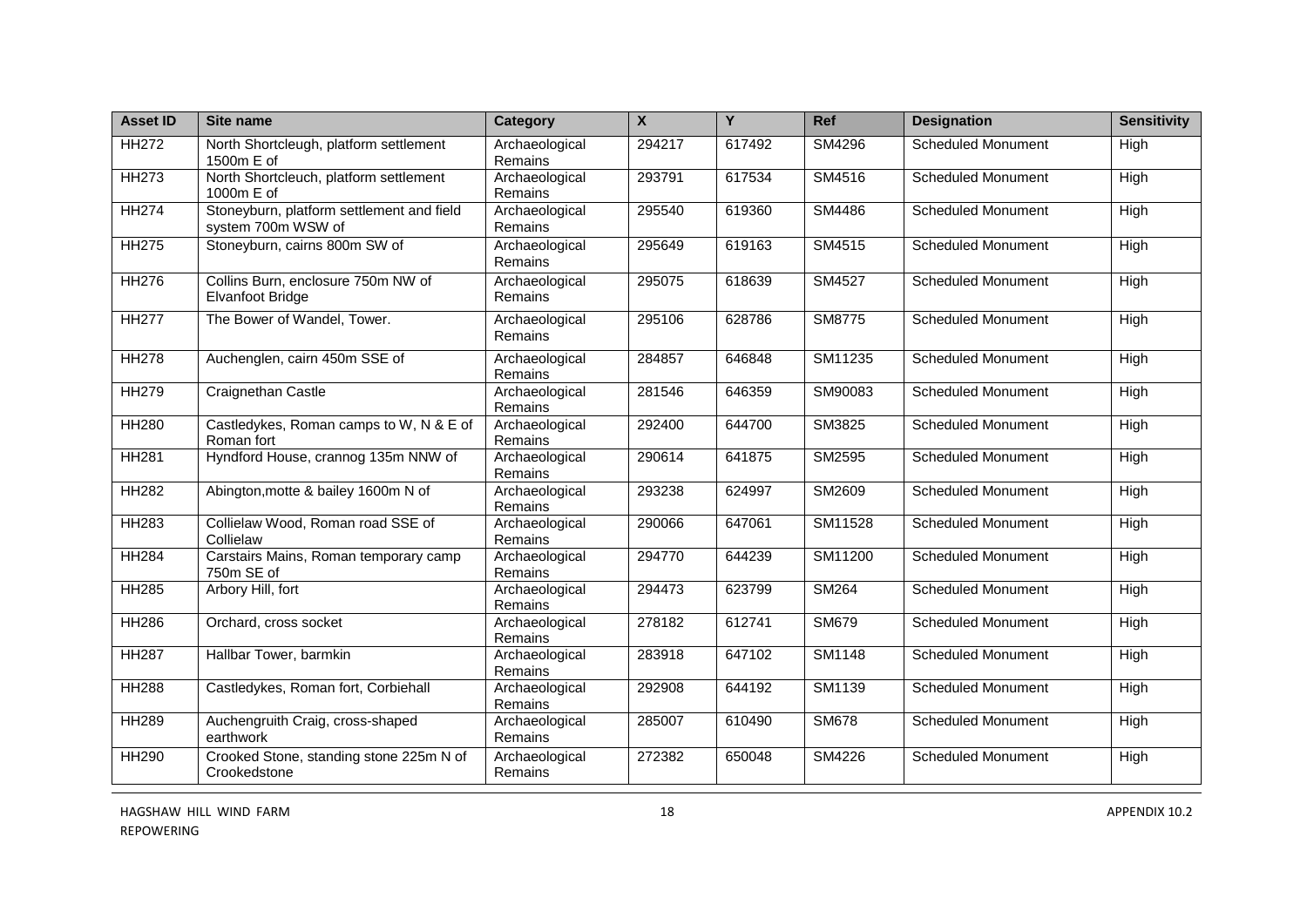| <b>Asset ID</b> | Site name                                                           | <b>Category</b>           | $\boldsymbol{\mathsf{X}}$ | Y                 | Ref     | <b>Designation</b>                | <b>Sensitivity</b> |
|-----------------|---------------------------------------------------------------------|---------------------------|---------------------------|-------------------|---------|-----------------------------------|--------------------|
| <b>HH291</b>    | Darngaber Castle, 570m ENE of<br>Crookedstone                       | Archaeological<br>Remains | 272948                    | 650081            | SM4241  | Scheduled Monument                | High               |
| <b>HH292</b>    | Corbiehall Farm, enclosure 570m NNE of                              | Archaeological<br>Remains | 292913                    | 644939            | SM13610 | <b>Scheduled Monument</b>         | High               |
| <b>HH293</b>    | Camp Wood, Roman camp 335m SW of<br>Campwood Farm                   | Archaeological<br>Remains | 290973                    | 645841            | SM1138  | <b>Scheduled Monument</b>         | High               |
| <b>HH294</b>    | St Kentigern's Church, Lanark                                       | Archaeological<br>Remains | 288780                    | 643252            | SM1144  | <b>Scheduled Monument</b>         | High               |
| <b>HH295</b>    | Wanlockhead Beam Engine                                             | Archaeological<br>Remains | 287022                    | 613133            | SM90310 | <b>Scheduled Monument</b>         | High               |
| <b>HH296</b>    | Historic gold workings, Leadhills, South<br>Lanarkshire             | Archaeological<br>Remains | 290726                    | 616283            | SM13677 | <b>Scheduled Monument</b>         | High               |
| <b>HH297</b>    | Eastmore, barrow 390m NNE of                                        | Archaeological<br>Remains | 286355                    | 645122            | SM13694 | <b>Scheduled Monument</b>         | High               |
| <b>HH298</b>    | <b>Carstairs House</b>                                              | <b>Built Heritage</b>     | 294176                    | 644333            | LB712   | Category A Listed Building        | High               |
| <b>HH299</b>    | <b>Tower Of Hallbar</b>                                             | <b>Built Heritage</b>     | 283930                    | 647130            | LB723   | <b>Category A Listed Building</b> | High               |
| <b>HH300</b>    | Parish Church & Churchyard, Covington<br>Parish Church              | <b>Built Heritage</b>     | 297489,<br>297506         | 639743,<br>639751 | LB5094  | Category A Listed Building        | High               |
| <b>HH301</b>    | Dalserf Parish Church And Churchyard,<br>Kirk Road, Dalserf Village | <b>Built Heritage</b>     | 279979                    | 650712            | LB5170  | Category A Listed Building        | High               |
| <b>HH302</b>    | Mauldslie Bridge, River Clyde, Dalserf                              | <b>Built Heritage</b>     | 280360                    | 650245            | LB5175  | <b>Category A Listed Building</b> | High               |
| <b>HH303</b>    | Canderside Bridge, Cander Water,<br>Canderside                      | <b>Built Heritage</b>     | 276547                    | 647435            | LB6452  | Category A Listed Building        | <b>High</b>        |
| <b>HH304</b>    | Corehouse                                                           | <b>Built Heritage</b>     | 288227                    | 641580            | LB7679  | Category A Listed Building        | High               |
| <b>HH305</b>    | Baronald                                                            | <b>Built Heritage</b>     | 287348                    | 644615            | LB12967 | <b>Category A Listed Building</b> | High               |
| <b>HH306</b>    | Jerviswood                                                          | <b>Built Heritage</b>     | 288376                    | 645514            | LB13053 | Category A Listed Building        | High               |
| <b>HH307</b>    | <b>Hyndford Bridge</b>                                              | <b>Built Heritage</b>     | 291479                    | 641460            | LB13055 | Category A Listed Building        | High               |
| <b>HH308</b>    | Pavilion, Bonnington Park                                           | <b>Built Heritage</b>     | 288486                    | 641473            | LB13065 | <b>Category A Listed Building</b> | High               |
| HH309           | Library, Wanlockhead                                                | <b>Built Heritage</b>     | 287389                    | 612987            | LB17192 | Category A Listed Building        | High               |
| <b>HH310</b>    | Gate Piers, Auction Market, Hyndford<br>Road, Lanark                | <b>Built Heritage</b>     | 288889                    | 643316            | LB37024 | <b>Category A Listed Building</b> | High               |
| <b>HH311</b>    | Cemetery Chapel, Hyndford Road, Lanark                              | <b>Built Heritage</b>     | 288875                    | 643193            | LB37029 | Category A Listed Building        | High               |
| <b>HH312</b>    | Clydesholm Bridge                                                   | <b>Built Heritage</b>     | 286872                    | 643918            | LB37032 | <b>Category A Listed Building</b> | High               |
| <b>HH313</b>    | St Mary's R.C. Church, St Vincent Place,<br>Lanark                  | <b>Built Heritage</b>     | 288570                    | 643510            | LB37062 | Category A Listed Building        | High               |